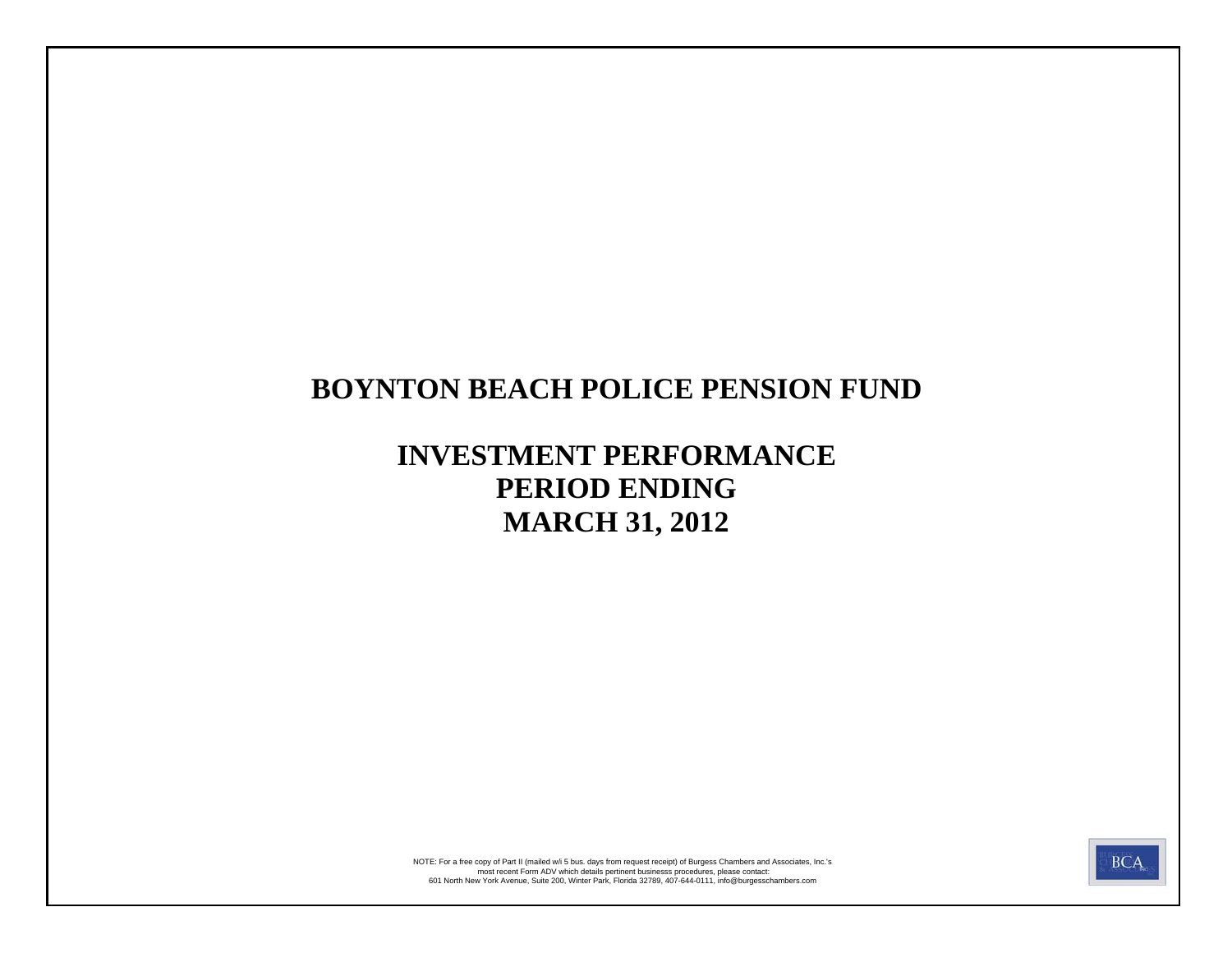### **Boynton Beach Police Pension Fund BCA Market Perspective ©**

### **The U. S. Government Bond Yield Curve April 2012**

Investors are impatient with high quality low yielding money market and fixed-income options, but no real change is expected soon. Due to the Federal Reserve's near zero interest-rate policy, designed to stimulate the economy, the government bond yield curve will not be allowed to change with market forces and thereby become normalized in the foreseeable future.

The Federal Reserve's dual role is to create an economic environment that fosters full employment and secondarily to manage inflationary expectations. But during the past 36 months, the Fed has faced a third challenge –rebuilding international confidence of U.S. banks. To do this, large regional and national banks were forced to accept massive capital infusions from the Fed. This standby capital was in essence a backstop to hold back a post 2008 global economic collapse. So far, this policy has worked, but at a cost to bond investors who no longer expect positive real rates of return.

Currently, the Fed manages the government bond yield curve. It purchases government securities, thereby holding prices at higher levels, causing lower yields. Its inaction would allow the yield curve to rise. The result would be good and bad. First, rising rates would attract foreign capital – which in turn drives up the U.S. dollar. This would bring import costs down, namely oil and manufactured goods and inflationary expectations would diminish with the strong dollar. Bond prices would fall, meaning higher yields with a fixed coupon. Consumers would benefit from lower household costs and retirees would be comforted with higher fixed-income yields.

As long as the U.S. Government maintains a high debt load, the resultant rise in its borrowing costs will be staggering. Therefore, the challenge is to wait long enough for a strong economy that generates higher tax receipts that would in theory offset higher borrowing costs. Given the trajectory of the U.S. economic recovery, as measured by a slow +2.5% GDP growth rate and slow private sector job growth, it is too early to call when the Fed will allow policy rates to seek normal or market determined levels.

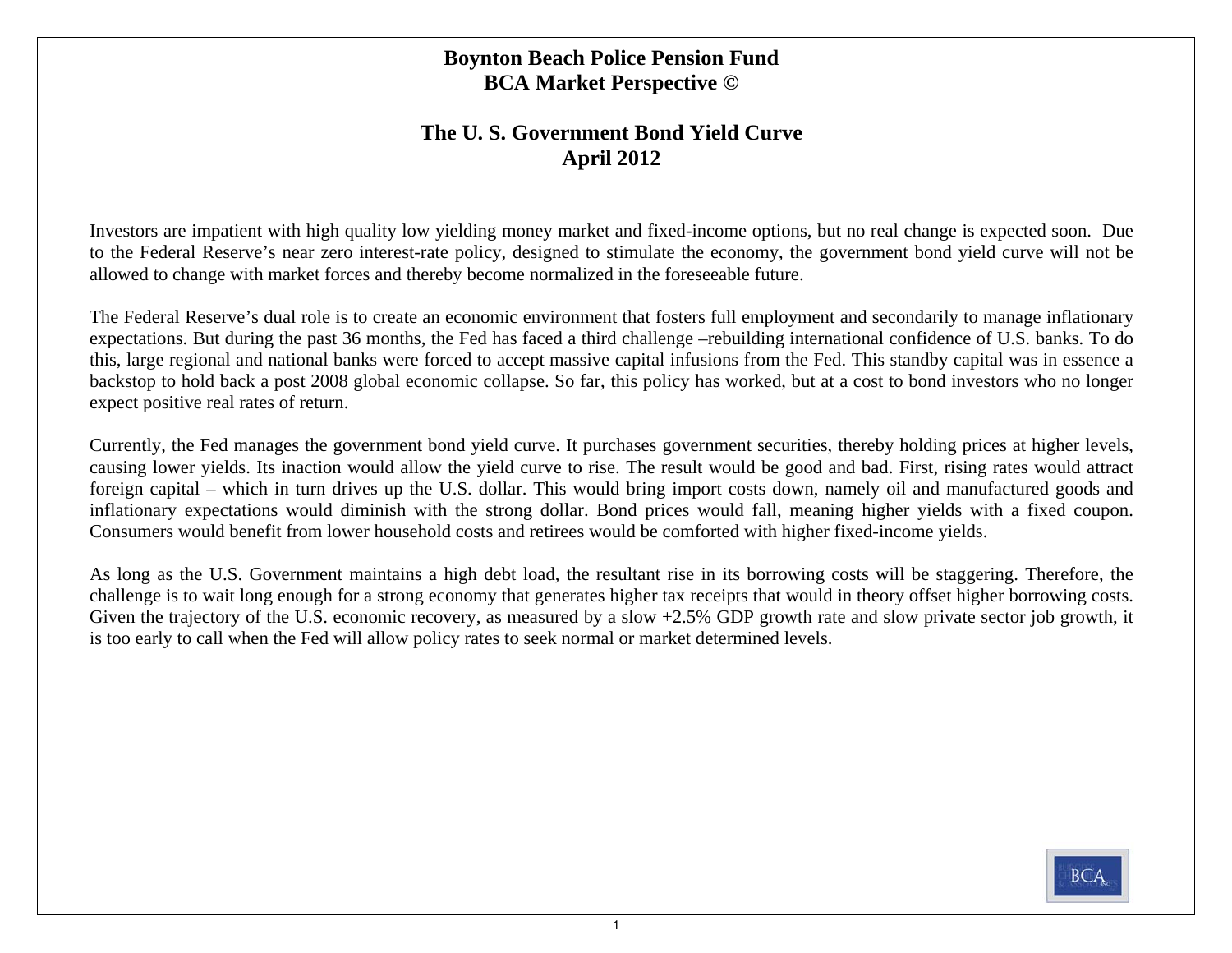### **Boynton Beach Police Pension Fund Total FundInvestment Summary March 31, 2012**

- $\bullet$  For the quarter, the Fund earned \$4.8 million (+8.5% net), beating the benchmark (+7.9%) and ranked in the top 21st percentile. The top three performing asset categories were: Concentrated Equity (+15.0%), World Equity (+14.5%), and Large Cap Equity (+14.2%).
- $\bullet$ Fiscal YTD, the Fund earned \$8.2 million (+15.4% net), similar to the benchmark (+15.7%). The top three performing asset categories were: Small Cap (+32.6%), Concentrated Equity (+28.4%), and Large Cap Equity (+28.2%).
- $\bullet$ For the 12-month period, the Fund earned \$2.7 million (+4.1% net) trailing the benchmark (+5.8%), but ranked in the top 36th percentile. The top three performing asset categories were: Real Estate (+13.8%), Concentrated Equity (+7.8%), and Large Cap Equity (+7.7%).
- 0 For the three-year period, the Fund earned \$21 million or +17.2% net per year, beating the actuarial assumption rate by a large margin.

### **Compliance:**

- 1) Large-cap Equity I: Three and five-year performances were similar to the benchmark; rankings top 40th percentile for three-year period.
- 2) Concentrated equity: Performance was ahead of the benchmark for the three-year period and ranked in the top 40th percentile.
- 3) Small-cap: Three and five-year results were ahead of the performance objective, rankings were in bottom 69th and 72nd percentiles, respectively.
- 4) International equity: The three and five-year results bettered the benchmark; rankings were above average.
- 5) World equity: Results were strongly ahead of the benchmark for the quarter and one-year periods, ranking were in the top 4th percentile for the year.
- 6) Multi-manager bonds: Performance was ahead of the benchmark and ranked in the top 40th percentile for two and three-years.
- 7) Real-estate fund: Three and five-year results were below the benchmark, and rankings were below the 40th percentile for both periods.
- 8) Global REIT: Results were well below the benchmark for the 12-month period and ranked in the bottom 99th percentile.
- 9) The commodities program was funded in June 2011.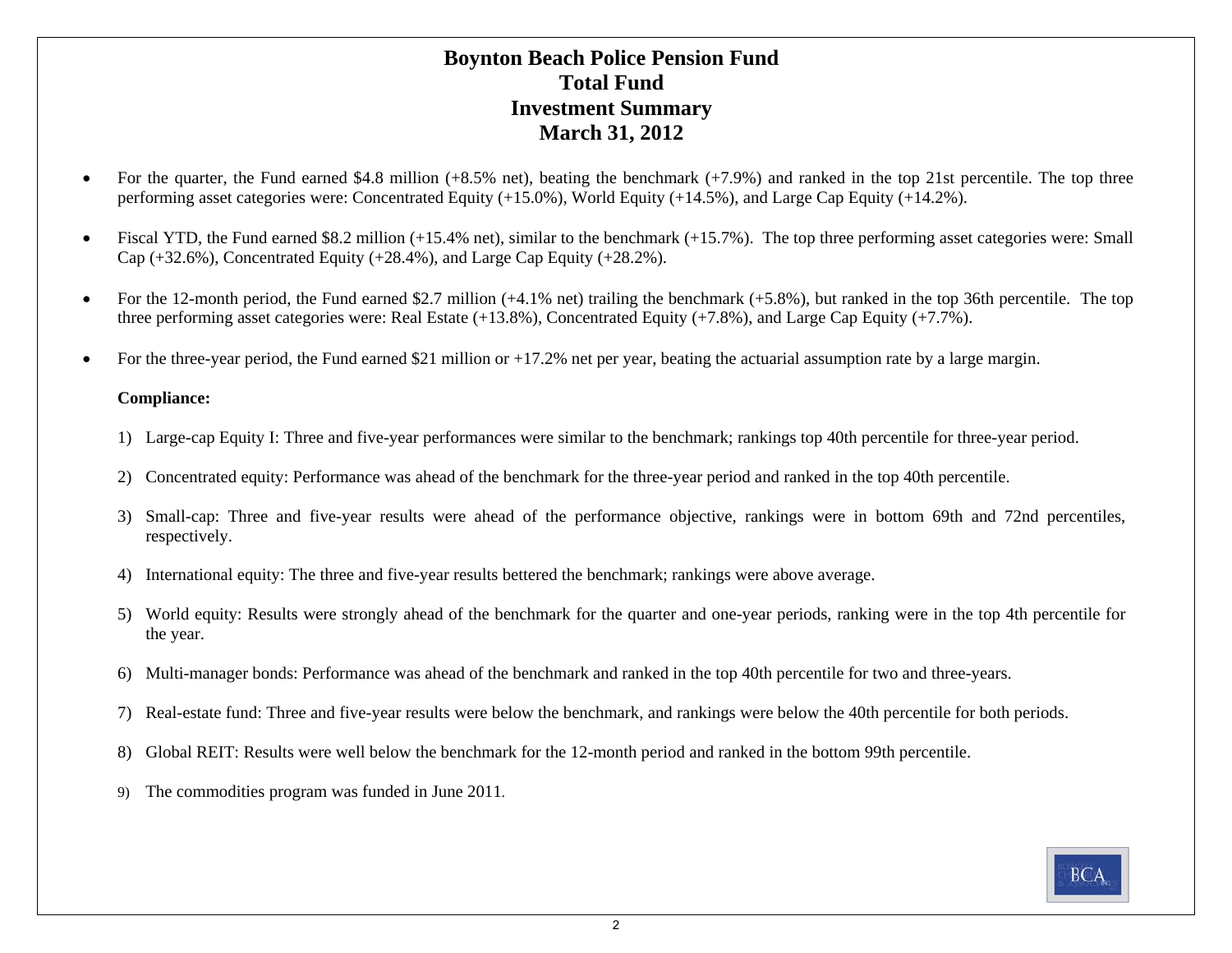# **Boynton Beach Police Pension Fund Total FundInvestment Performance March 31, 2012**

### **Dollars**

|                               | Quarter      | <b>FYTD</b>  | <b>One Year</b> |
|-------------------------------|--------------|--------------|-----------------|
| <b>Beginning Market Value</b> | 57,443,275   | 51,352,908   | 55,544,988      |
| <b>Ending Market Value</b>    | 61,323,655   | 61,323,655   | 61,323,655      |
| <b>Net Contributions</b>      | $-967,282$   | $+1,760,048$ | $+3,091,788$    |
| <b>Investment Gain/(Loss)</b> | $+4,847,662$ | $+8,210,699$ | $+2,686,879$    |
| <b>Investment Return, Net</b> | $+8.5%$      | $+15.4%$     | $+4.1%$         |
| <b>Consultant's Benchmark</b> | $+7.9\%$     | $+15.7\%$    | $+5.8\%$        |
| Value Added (pts.)            | $+0.6$       | $-0.3$       | $-1.7$          |

Fiscal Year: October 1st – September 30th

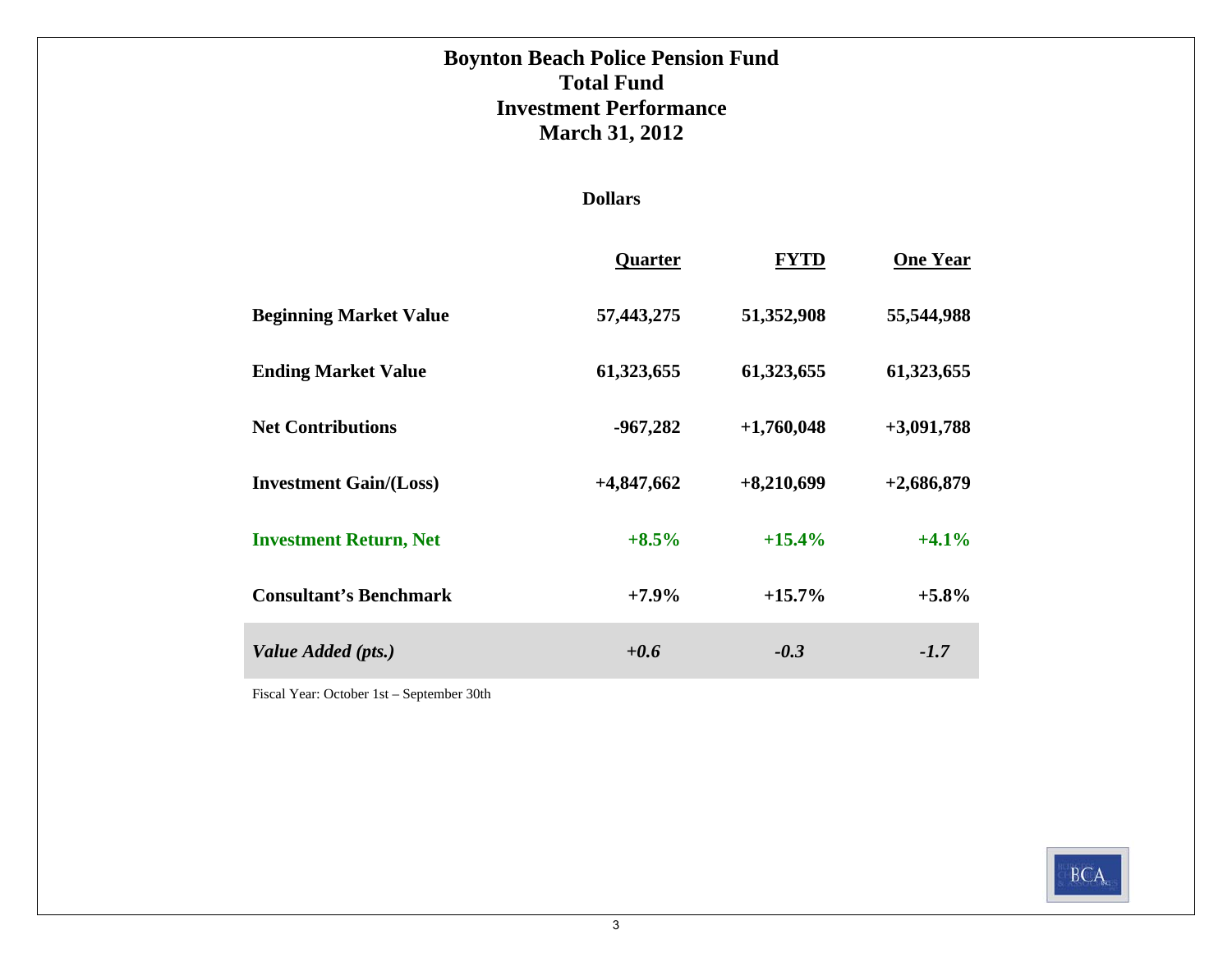### **Boynton Beach Police Pension Fund Total FundCompliance Checklist March 31, 2012**

| The total Fund's annualized three-year performance achieved the Consultant's Benchmark.               |
|-------------------------------------------------------------------------------------------------------|
| The total Fund's annualized three-year performance ranked in the top 40th percentile of the universe. |
| The total Fund's annualized five-year performance achieved the Consultant's Benchmark.                |
| The total Fund's annualized five-year performance ranked in the top 40th percentile of the universe.  |
| The total Fund's annualized three-year performance achieved the $+7.75\%$ actuarial assumption rate.  |
| The total Fund's annualized five-year performance achieved the $+7.75\%$ actuarial assumption rate.   |

Large Cap Equity's annualized three-year performance achieved the Russell 1000 index. Large Cap Equity's annualized three-year performance ranked in the top 40th percentile of the universe. Large Cap Equity's annualized five-year performance achieved the Russell 1000 index. Large Cap Equity's annualized five-year performance ranked in the top 40th percentile of the universe.

Concentrated Equity's annualized three-year performance achieved the Russell 1000 index. Concentrated Equity's annualized three-year performance ranked in the top 40th percentile of the universe.

Small Cap Equity's annualized three-year performance achieved the Russell 2000 index. Small Cap Equity's annualized three-year performance ranked in the top 40th percentile of the universe. Small Cap Equity's annualized five-year performance achieved the Russell 2000 index. Small Cap Equity's annualized five-year performance ranked in the top 40th percentile of the universe.

International Equity's annualized three-year performance achieved the international benchmark. International Equity's annualized three-year performance ranked in the top 40th percentile of the universe. International Equity's annualized five-year performance achieved the international benchmark. International Equity's annualized five-year performance ranked in the top 40th percentile of the universe.

| Yes                                                                 | No                                                   |
|---------------------------------------------------------------------|------------------------------------------------------|
| $\overline{\phantom{0}}$<br>$\overline{\overline{\mathbf{X}}}$<br>I | D<br>$\overline{\sum}$                               |
|                                                                     | D<br>$\overline{\phantom{a}}$<br>Ī                   |
| $\boxtimes$<br>.<br><<br>$\overline{\triangleright}$                |                                                      |
| D<br>Í                                                              | $\overline{\phantom{a}}$<br>$\overline{\phantom{0}}$ |
| D                                                                   | $\overline{\phantom{0}}$<br>i<br>L                   |

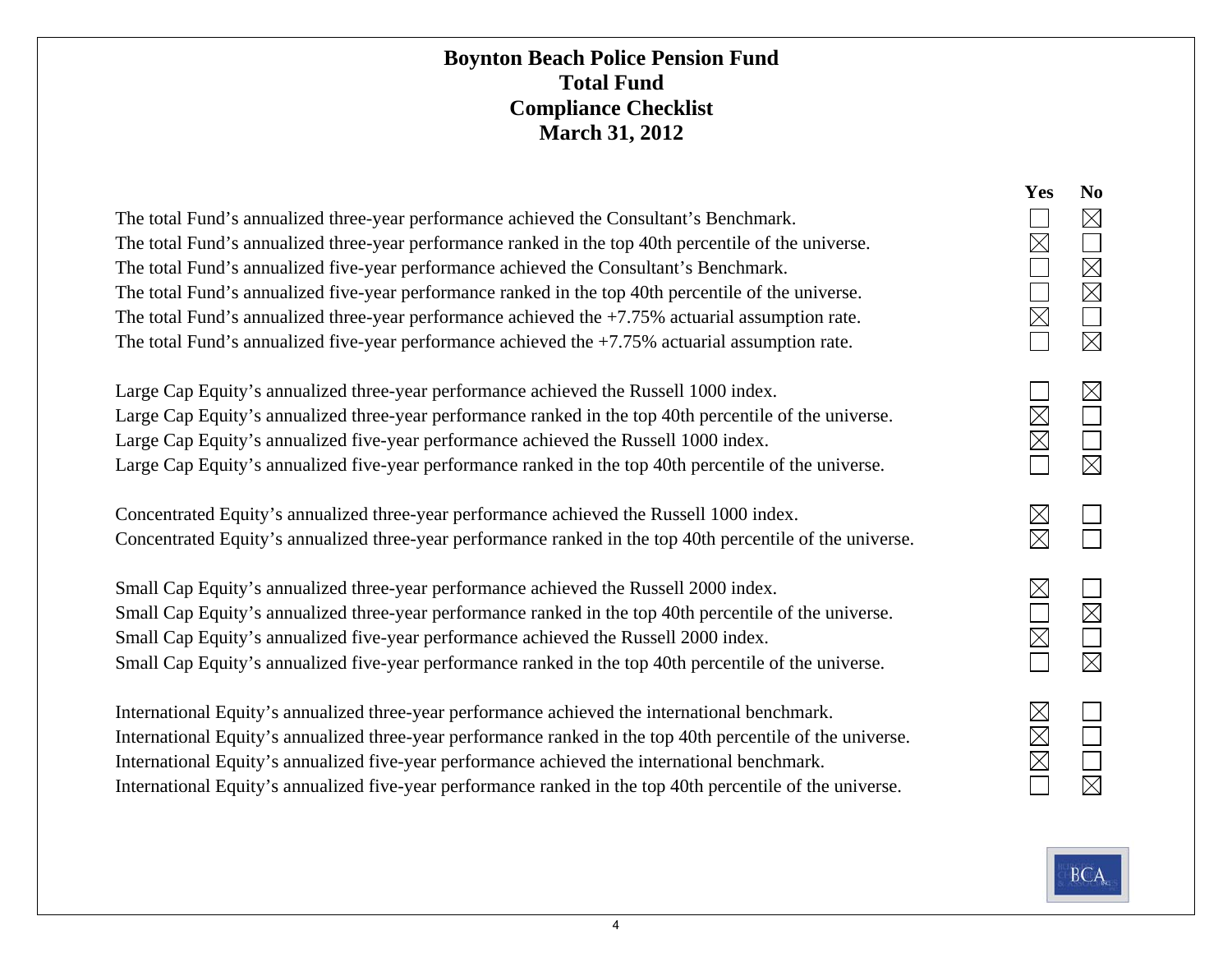### **Boynton Beach Police Pension Fund Total FundCompliance Checklist (Continued) March 31, 2012**

| Multi Mgr Bonds annualized three-year performance achieved the fixed income benchmark.<br>Multi Mgr Bonds annualized three-year performance ranked in the top 40th percentile of the universe.                                                                                                                                                                                                                   | Yes<br>$\times$ | No.                                                |
|------------------------------------------------------------------------------------------------------------------------------------------------------------------------------------------------------------------------------------------------------------------------------------------------------------------------------------------------------------------------------------------------------------------|-----------------|----------------------------------------------------|
| Real Estate Equity's annualized three-year performance achieved the real estate benchmark.<br>Real Estate Equity's annualized three-year performance ranked in the top 40th percentile of the universe.<br>Real Estate Equity's annualized five-year performance achieved the real estate benchmark.<br>Real Estate Equity's annualized five-year performance ranked in the top 40th percentile of the universe. |                 | $\boxtimes$<br>$\times$<br>$\times$<br>$\boxtimes$ |
| PFIA Compliant<br>Investments in equity securities were 55.7% which did not exceed 70% of Fund's assets at market value.                                                                                                                                                                                                                                                                                         | IX              |                                                    |

 **\*Equity Fd: 1.3% + Concentrated: 0.6% + SC: 0.3% + AIM: 9.4% + World: 5.1% + Multi Mgr: 4.0% + Global RE: 1.6%.** Foreign equity investments were 22.2%**\*** (at market) and did not exceed the 25% of the total Fund's assets at market.

| ↘ | $\sqrt{2}$                              |
|---|-----------------------------------------|
|   | $\overline{\triangleright}$<br>$\times$ |
|   |                                         |

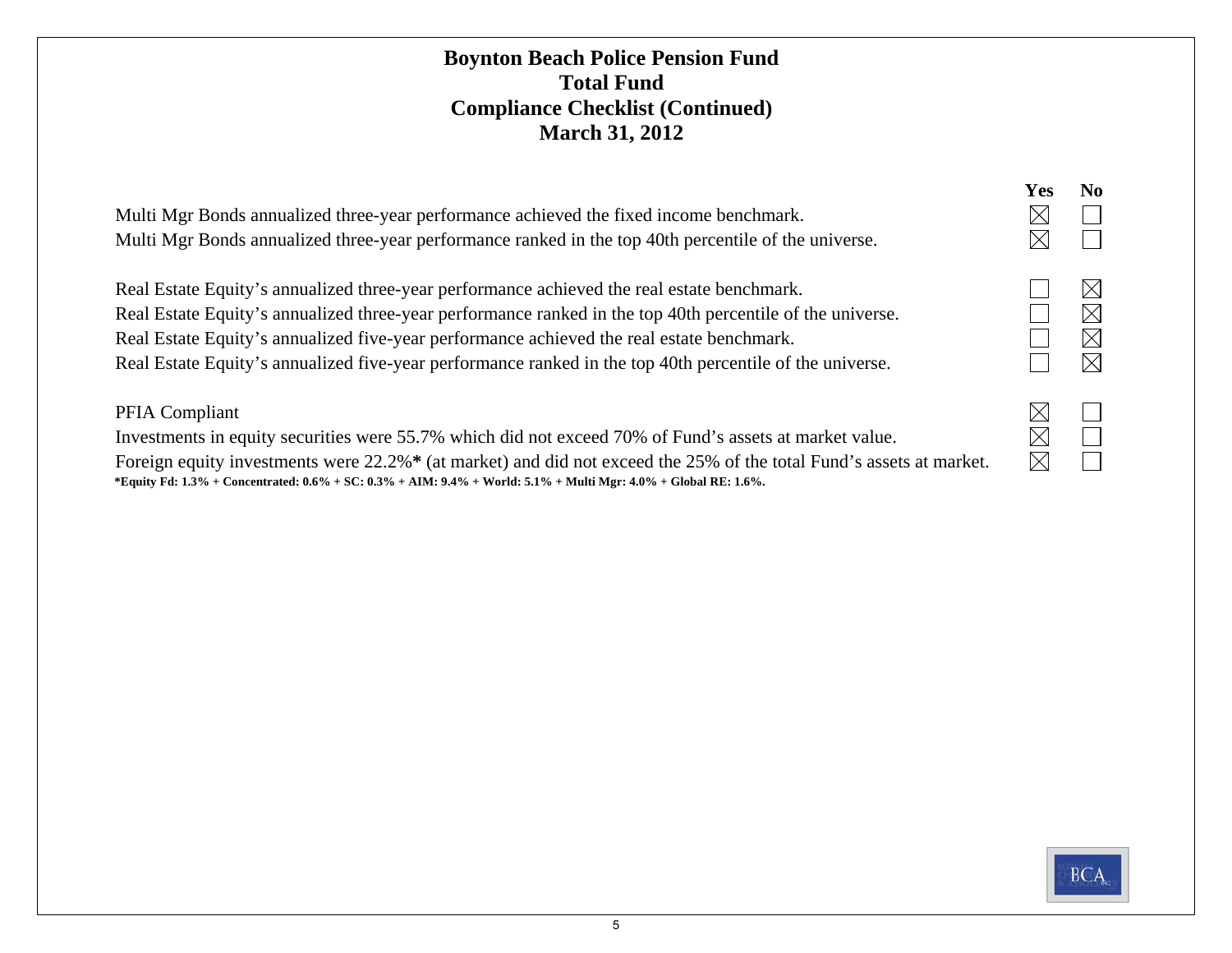

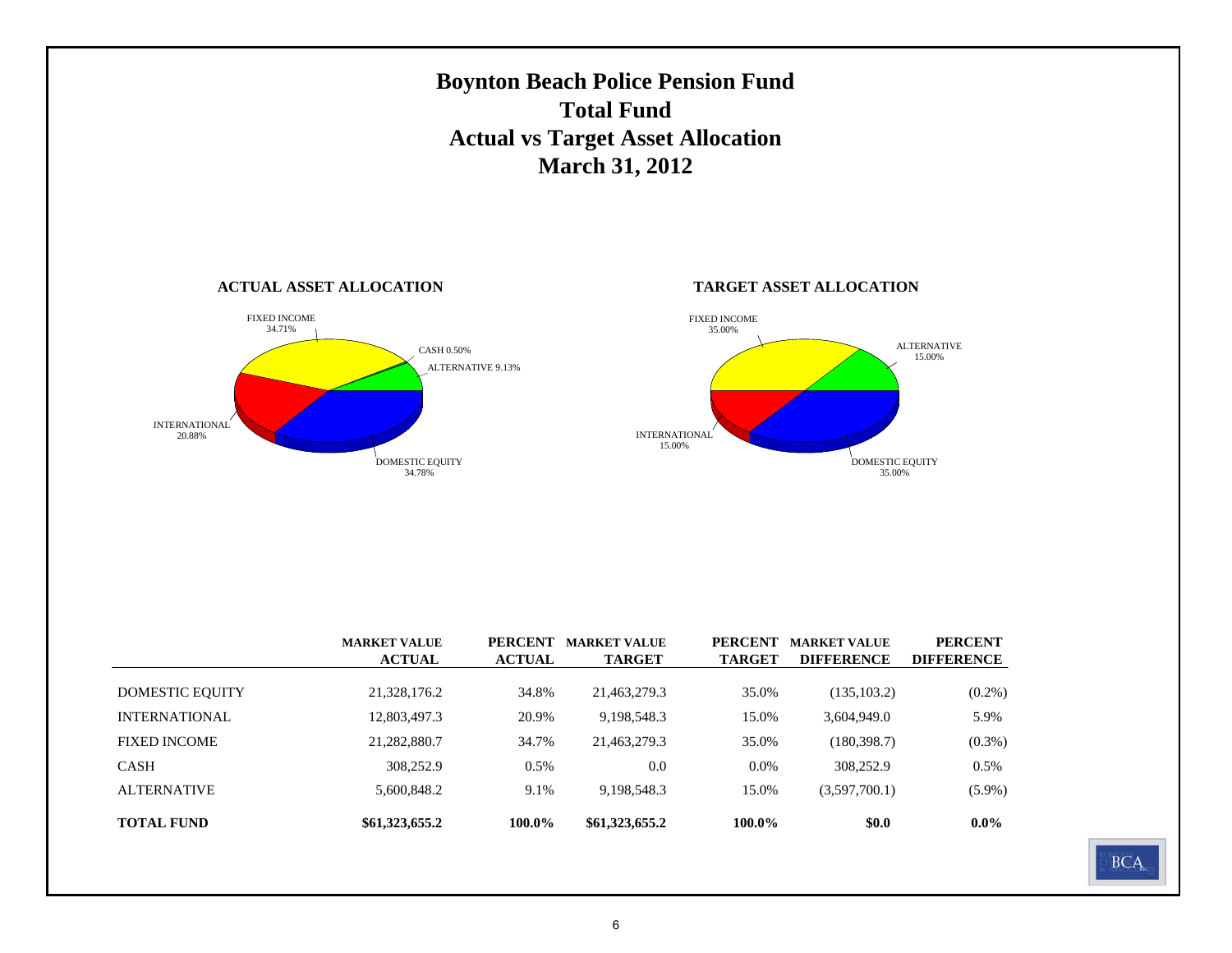# **Boynton Beach Police Pension Fund Total Fund Asset Allocation**

TOTAL MARKET VALUE AS OF MARCH 31, 2012 \$ 61,323,655



|                           | <b>VALUE</b> | <b>PERCENT</b> |
|---------------------------|--------------|----------------|
| RTC MULTI MGR BOND FUND   | 21,282,881   | 34.71          |
| RTC LG CAP EQUITY I       | 10,997,833   | 17.93          |
| RTC WORLD EQUITY FUND     | 6,443,703    | 10.51          |
| RTC INTERNATIONAL FUND    | 6,359,795    | 10.37          |
| RTC CONCENTRATED EQ FD    | 5,186,009    | 8.46           |
| RTC SMALL CAP FUND        | 5,144,335    | 8.39           |
| RTC REAL ESTATE EQUITY FD | 2,591,864    | 4.23           |
| <b>RTC GLOBAL REIT FD</b> | 1,911,804    | 3.12           |
| <b>RTC COMMODITIES</b>    | 1,097,181    | 1.79           |
| <b>RTC CASH</b>           | 308,253      | 0.49           |

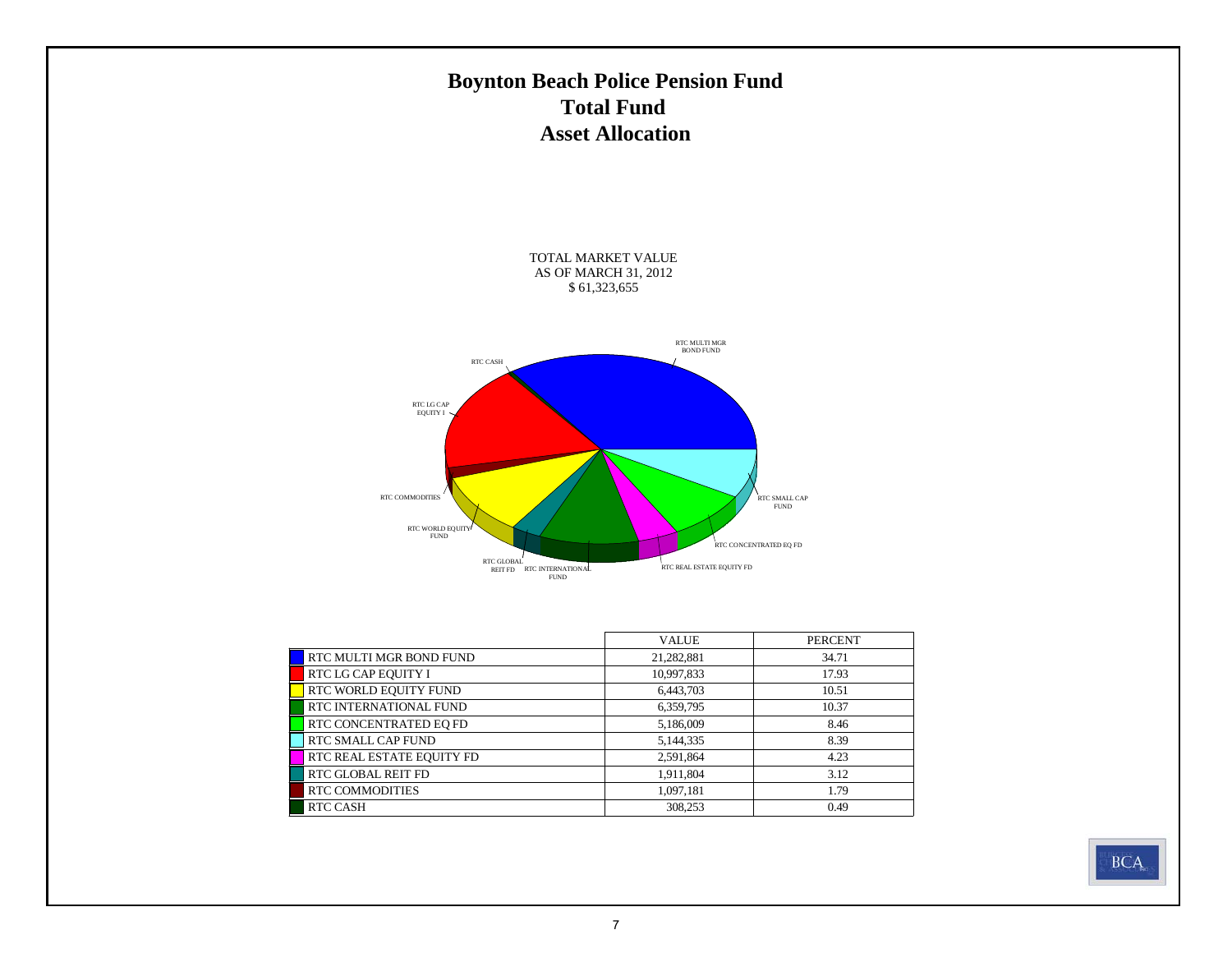### **Boynton Beach Police Pension Fund Total FundAsset DistributionMarch 31, 2012**

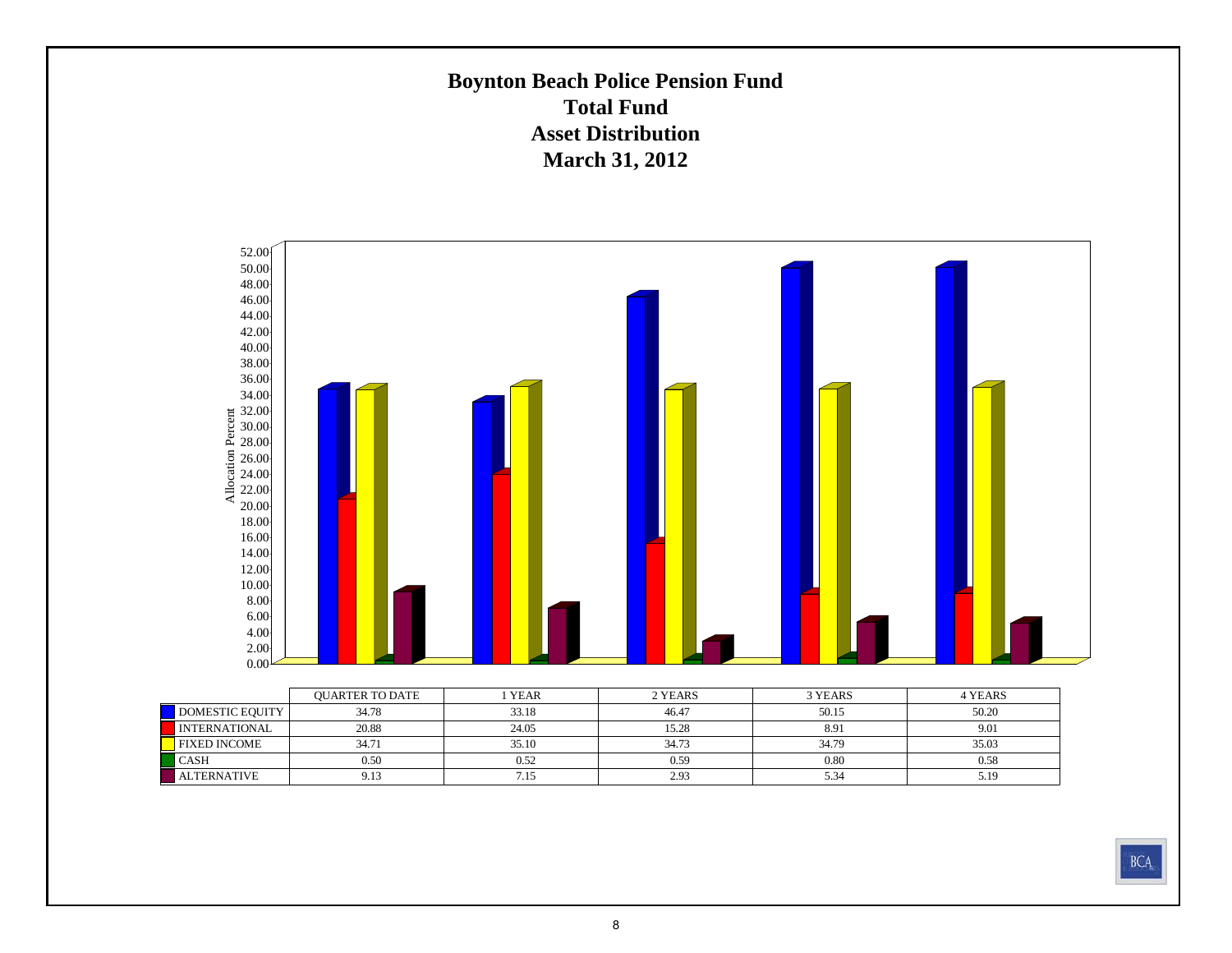# **Boynton Beach Police Pension Fund Total FundMarch 31, 2012 Gross of Fees**

|                               |                      | <b>QTR</b> | <b>FYTD</b> | 1 Year     | 2 Year     | 3 Year     | 5 Year     |
|-------------------------------|----------------------|------------|-------------|------------|------------|------------|------------|
| Name                          | <b>Market Values</b> | <b>ROR</b> | <b>ROR</b>  | <b>ROR</b> | <b>ROR</b> | <b>ROR</b> | <b>ROR</b> |
| Domestic Equity               |                      |            |             |            |            |            |            |
| RTC Lg Cap Equity I           | 10,997,833           | 14.2%      | 28.2%       | 7.7%       | 12.6%      | 23.8%      | 2.8%       |
| RTC Concentrated Eq Fd        | 5,186,009            | 15.0%      | 28.4%       | 7.8%       | 13.6%      | 24.1%      | N/A        |
| RTC Small Cap Fund            | 5,144,335            | 13.5%      | 32.6%       | 2.8%       | 14.8%      | 27.5%      | 2.5%       |
| <b>Total Domestic Equity</b>  | 21,328,176           | 14.2%      | 29.3%       | 5.9%       | 12.7%      | 24.2%      | N/A        |
| <b>International Equity</b>   |                      |            |             |            |            |            |            |
| <b>RTC International Fund</b> | 6,359,795            | 12.0%      | 17.3%       | $-5.7%$    | 3.4%       | 19.7%      | $-1.1%$    |
| <b>RTC World Equity Fund</b>  | 6,443,703            | 14.5%      | 23.4%       | 0.8%       | N/A        | N/A        | N/A        |
| <b>Total Equity</b>           | 34, 131, 673         | 13.9%      | 25.9%       | 2.8%       | 10.2%      | 22.5%      | N/A        |
| Fixed Income                  |                      |            |             |            |            |            |            |
| RTC Multi Mgr Bond Fund       | 21,282,881           | 2.0%       | 3.4%        | 7.4%       | 7.9%       | 12.7%      | N/A        |
| <b>Total Fixed Income</b>     | 21,282,881           | 2.0%       | 3.4%        | 7.4%       | 7.9%       | 12.7%      | N/A        |
| Cash                          |                      |            |             |            |            |            |            |
| RTC Cash                      | 308,253              | 0.0%       | 0.1%        | 0.1%       | 0.1%       | 0.1%       | 1.4%       |
| Alternative                   |                      |            |             |            |            |            |            |
| RTC Real Estate Equity Fd     | 2,591,864            | 2.2%       | 5.2%        | 13.8%      | 16.5%      | 1.5%       | $-2.5%$    |
| RTC Global REIT Fd            | 1,911,804            | 12.5%      | 21.9%       | 2.0%       | N/A        | N/A        | N/A        |
| <b>RTC Commodities</b>        | 1,097,181            | 1.2%       | 1.8%        | N/A        | N/A        | N/A        | N/A        |
| TOTAL: (1, 2, 3, 4, 5, 6)     | 61,323,655           | 8.7%       | 15.8%       | 4.9%       | 9.6%       | 18.0%      | 2.6%       |
| <b>Consultant's Bnch</b>      |                      | 7.9%       | 15.7%       | 5.8%       | 9.7%       | 18.9%      | 3.5%       |
| <b>Russell Custom Bnch</b>    |                      | 7.3%       | 14.6%       | 5.4%       | 9.3%       | 16.4%      | N/A        |
| Russell 1000 Index            |                      | 12.9%      | 26.3%       | 7.9%       | 12.2%      | 24.0%      | 2.2%       |
| Russell 2000                  |                      | 12.4%      | 29.8%       | $-0.2%$    | 12.1%      | 26.9%      | 2.1%       |
| <b>International Bnch</b>     |                      | 10.8%      | 14.7%       | $-6.3%$    | 2.1%       | 17.9%      | $-3.1%$    |
| MSCI AC Wrld X US             |                      | 11.3%      | 15.5%       | $-6.7%$    | 2.9%       | 19.6%      | $-1.1%$    |
| <b>Fixed Income Bnch</b>      |                      | 0.3%       | 1.4%        | 7.7%       | 6.4%       | 6.8%       | 6.3%       |
| ML 3M TBill                   |                      | 0.0%       | 0.0%        | 0.1%       | 0.1%       | 0.1%       | 1.2%       |
| Real Estate Bnch              |                      | 2.8%       | 5.9%        | 14.7%      | 17.4%      | 5.6%       | 2.7%       |
| <b>REIT Bnch</b>              |                      | 12.7%      | 20.8%       | 2.5%       | 10.2%      | 32.2%      | $-5.9%$    |
| <b>DJ UBS Commodities</b>     |                      | 0.9%       | 1.2%        | N/A        | N/A        | N/A        | N/A        |

1 Consultant's Bnch (IPS hybrid benchmark objective): Mar'12 is 34% Russell 1000 + 11% Russell Mid-Cap + 11% MSCI Net EAFE + 4% MSCI Net EM + 5% FTSE/NAREIT + 30% BC Aggregate + 5% BC TIPS; from Sep'09 was 34% Russell 1000 + 11% Russell Mid-Cap+ 11% MSCI<br>Net EAFE + 4% MSCI Net EM + 5% Wilshire REIT + 30% BC Aggregate + 5% BC TIPS; from May'05 was 34% Ru Net EAFE + 4% MSCI Net EM + 5% Wilshire REIT + 30% BC Aggregate + 5% BC TIPS; from May'05 was 34% Russell 1000 + 16% Russell Mid-Cap+ 10% MSCI Gross EAFE +5% Wilshire REIT + 30% LB Intermediate Aggregate + 5% Lehman Intermediate TIPS; from Jun'02 was 60% S&P 500 + 35 Lehman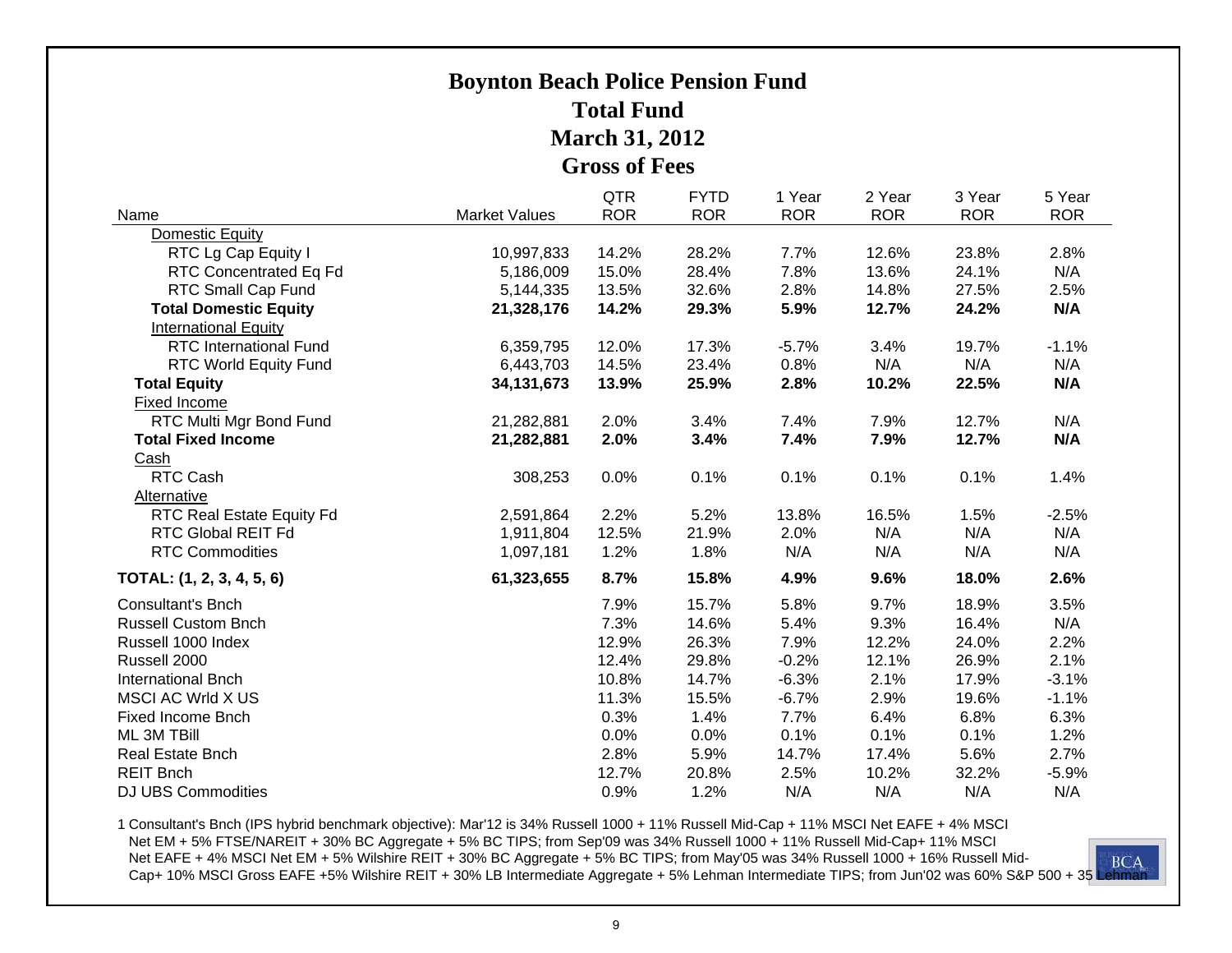# **Boynton Beach Police Pension Fund Total FundMarch 31, 2012 Gross of Fees**

#### Gov't/Credit.

2 Russell Custom Bnch: Mar'12 is 26% Russell 1000 + 8% Russell 2000 + 10% AIM Composite (90% Russell Developed ex-US Large Cap Net + 10% Russell Emerging Markets Large Cap Net) + 10% Russell Developed Large Cap Net + 36% BC Aggregate + 5% NCREIF ODCE +3% FTSE EPRA-NAREIT Dev RE Net + 2% Dow Jones UBS Commodities Net; from Sep'09 was 35% Russell 1000 + 10% Russell 2000 + 15% AIM Composite (90% MSCI NET EAFE + 10% MSCI Net EM) + 35% BC Aggregate + 5% NCREIF ODCE; from Jun'08 was 41% Russell 1000 + 10% Russell 2000 + 9% AIM Composite (90% MSCI NET EAFE + 10% MSCI Net EM) + 5% NCREIF + 35% LB Aggregate.

3 International Benchmark: from Mar'12 is 100% AIM Composite (90% Russell Developed ex-US Large Cap Net + 10% Russell Emerging Markets Large Cap Net); from Jun'08 was 100% AIM Custom Composite (90% MSCI Net EAFE + 10% MSCI Emerging Markets Net); prior was MSCI Gross EAFE.

4 Fixed Income Bnch (IPS fixed income hybrid) Sep'09 is 100% BC Aggregate; from May05 was 100% LB Intermediate Aggregate; from Jun'02 was 100% Lehman Gov't/Credit.

5 Real Estate Bnch: from Sept'09 is 100% NCREIF ODCE; prior was 100% NCREIF.

6 REIT Bnch: from Sep'09 is FTSE EPRA/NAREIT Developed Real Estate Index Net; prior was DJ Wilshire REIT.

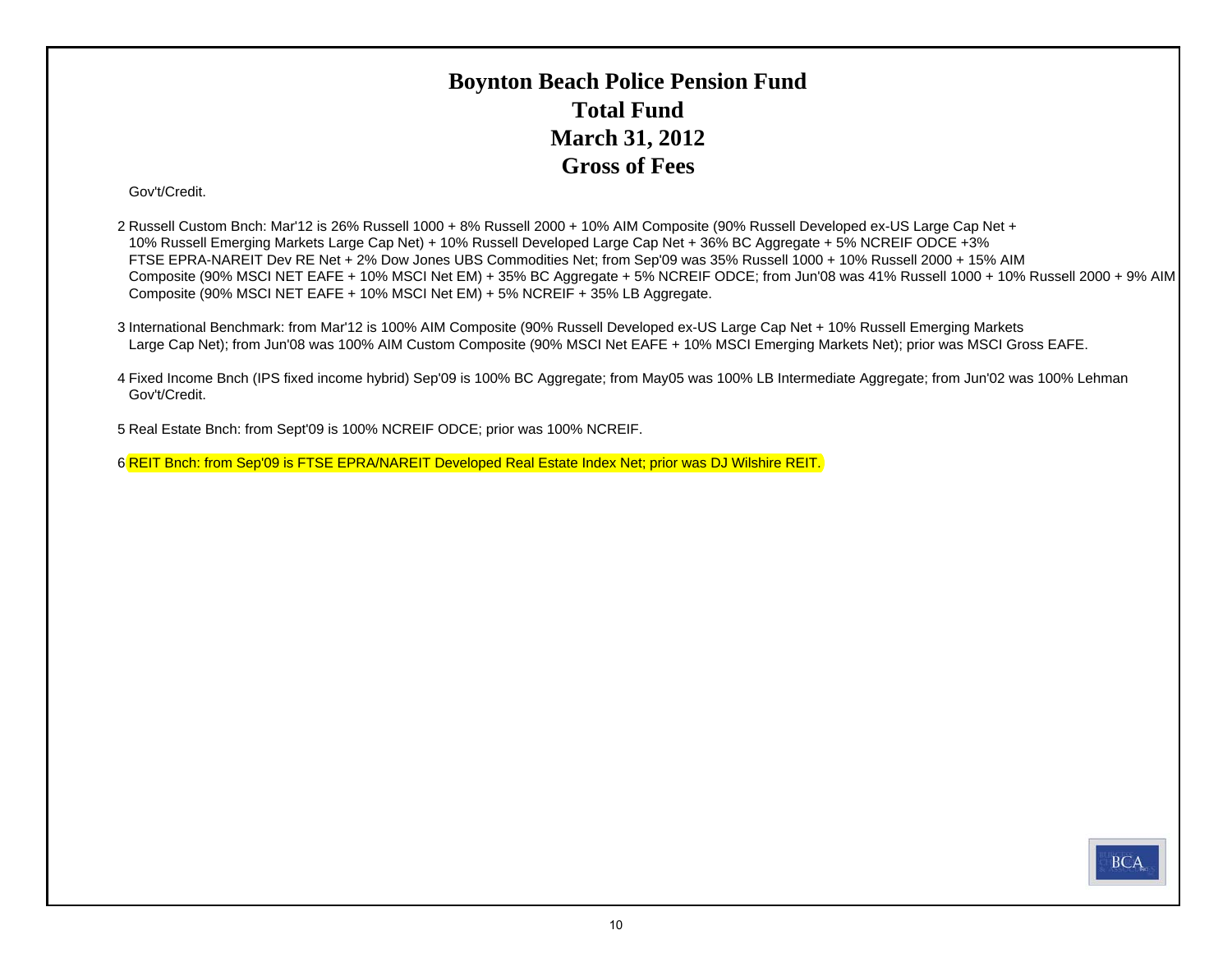### **Boynton Beach Police Pension Fund Total Fund Fiscal Year Rates of Return September 30, 2002 Through March 31, 2012**



|                  | <b>YTD</b><br><b>FISCAI</b><br>AL | 2011                     | 2010   | 2009             | 2008  | 2007  | 2006 | 2005              | 200 | 2003  |
|------------------|-----------------------------------|--------------------------|--------|------------------|-------|-------|------|-------------------|-----|-------|
| <b>TE</b><br>-11 | $1 - 02$<br>19.04                 | 0 <sup>2</sup><br>$0.4-$ | 1 I .U | $\Omega$<br>0.Z6 | 17.85 | 14.Z. | 7.85 | $\Omega$<br>11.09 | O.1 | 15.90 |

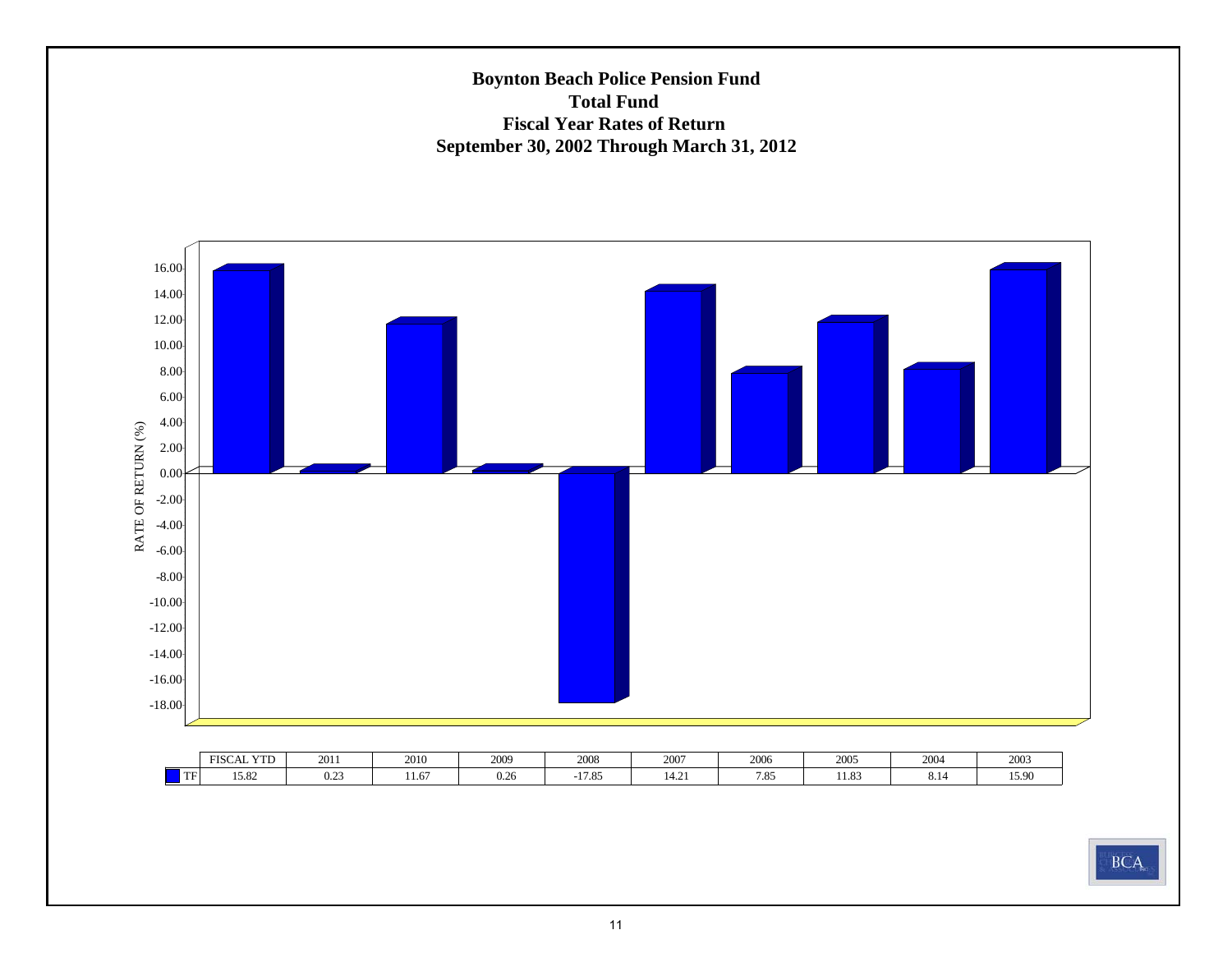### **Boynton Beach Police Pension Fund Quartile Ranking Total Fund Versus BNY Mellon Public Funds UniverseMarch 31, 2007 Through March 31, 2012**

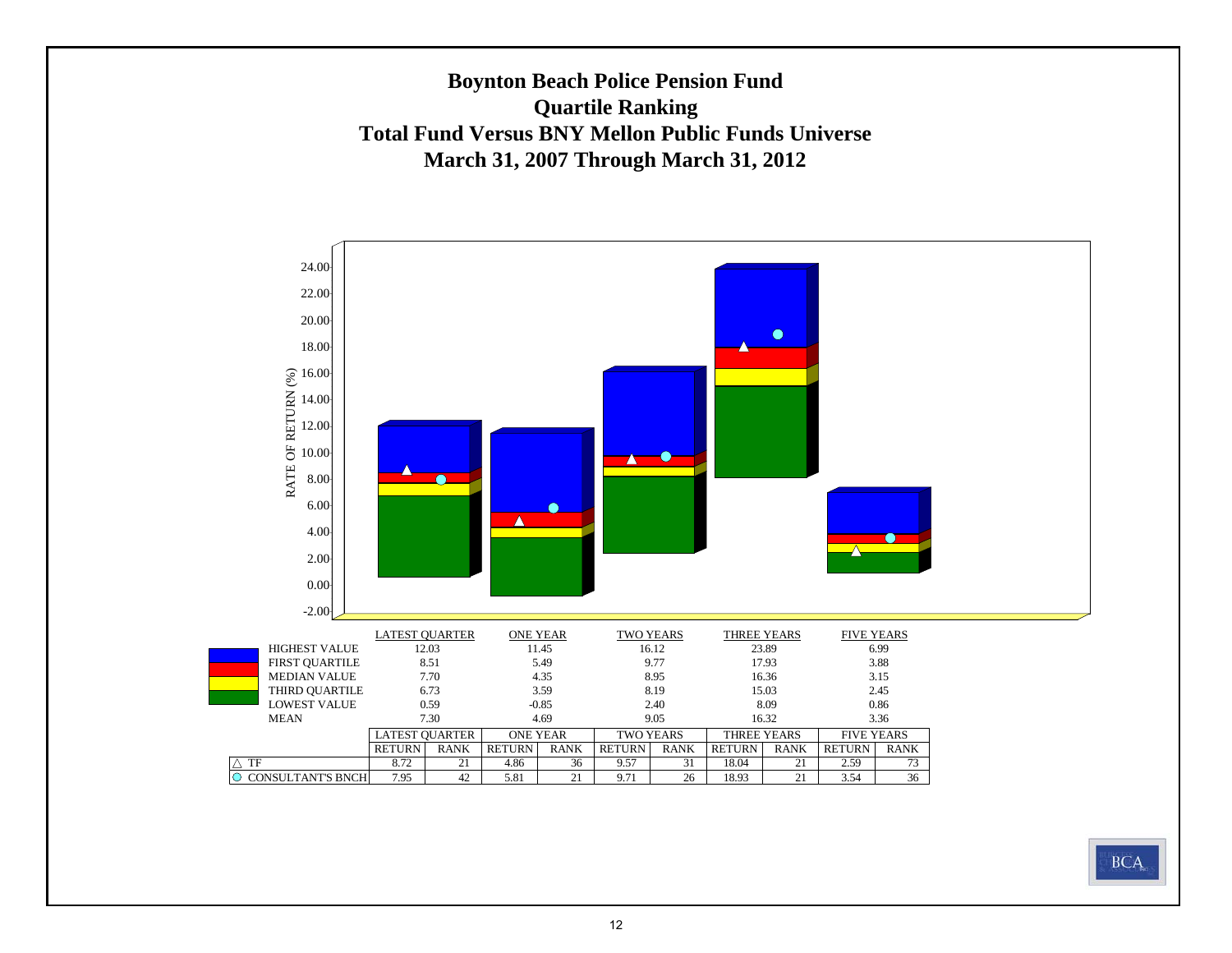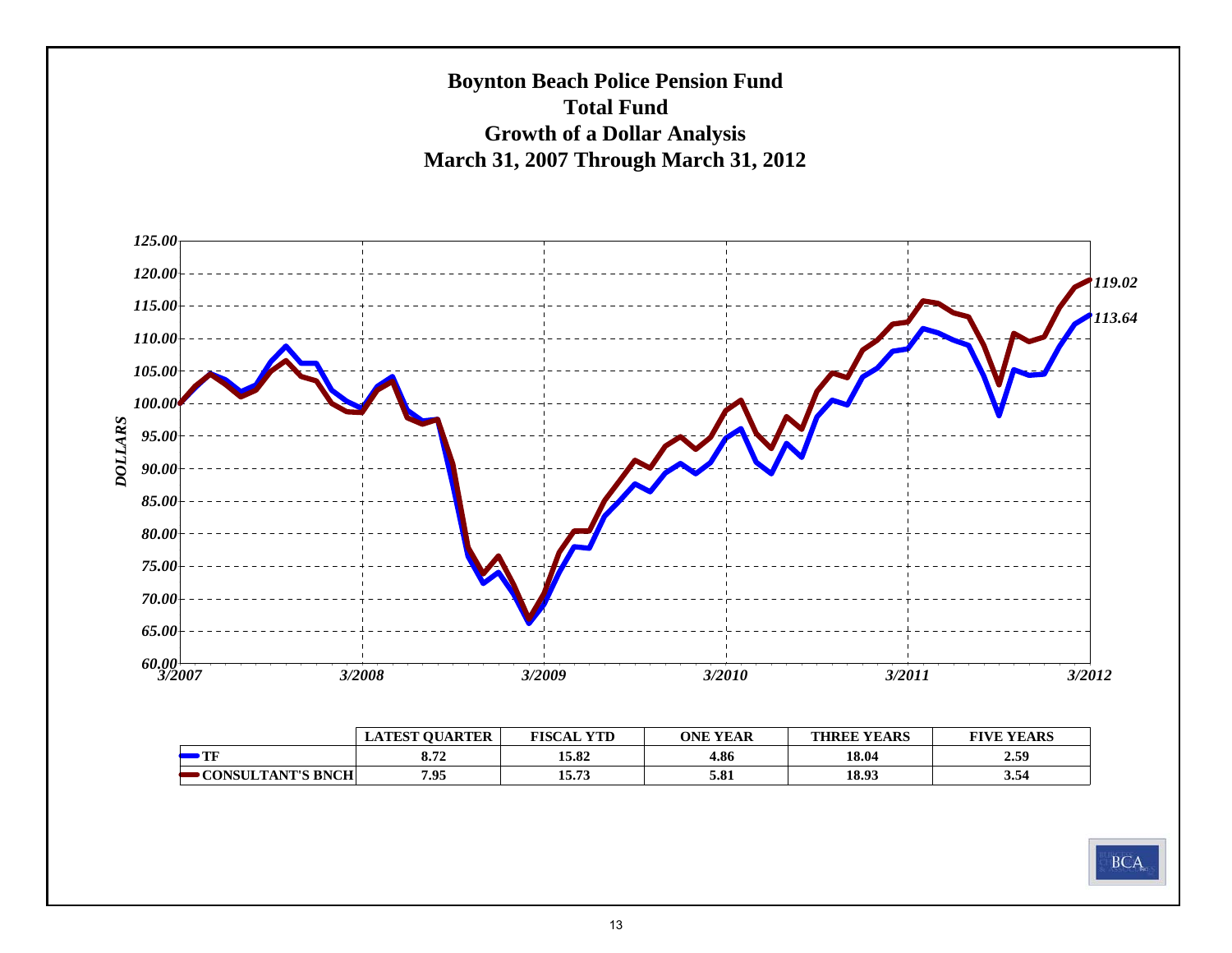# **Boynton Beach Police Pension Fund RTC Lg Cap Equity I Performance Profile Through March 31, 2012**

|                         | <b>ENDED</b> | <b>RETURN</b> |
|-------------------------|--------------|---------------|
| <b>BEST OUARTER</b>     | 9/2009       | 16.41         |
| <b>WORST OUARTER</b>    | 12/2008      | $-23.00$      |
| <b>BEST 4 OUARTERS</b>  | 3/2010       | 49.66         |
| <b>WORST 4 OUARTERS</b> | 3/2009       | $-39.02$      |

| TOTAL # OF PERIODS:    | 60  |
|------------------------|-----|
| # OF POSITIVE PERIODS: | -34 |
| # OF NEGATIVE PERIODS: | 26  |

|                           | <b>OUARTER</b> |               |             |              |              |              |
|---------------------------|----------------|---------------|-------------|--------------|--------------|--------------|
|                           | TO             | <b>FISCAL</b> | <b>ONE</b>  | TWO          | <b>THREE</b> | <b>FIVE</b>  |
|                           | <b>DATE</b>    | YTD           | <b>YEAR</b> | <b>YEARS</b> | <b>YEARS</b> | <b>YEARS</b> |
| <b>TOTAL FUND</b>         | 14.24          | 28.25         | 7.66        | 12.55        | 23.77        | 2.78         |
| <b>RUSSELL 1000 INDEX</b> | 12.90          | 26.27         | 7.86        | 12.19        | 24.03        | 2.19         |
| <b>EXCESS</b>             | 1.34           | 1.97          | $-0.20$     | 0.36         | $-0.27$      | 0.59         |
| <b>RISKLESS INDEX</b>     | 0.01           | 0.01          | 0.07        | 0.11         | 0.13         | 1.23         |
| <b>REAL ROR</b>           | 12.49          | 26.89         | 4.80        | 9.58         | 20.70        | 0.57         |

|                   |                   | <b>UNIVERSE</b> | <b>STD</b> | SHARPE       |              |             |           | <b>INFO</b>  |
|-------------------|-------------------|-----------------|------------|--------------|--------------|-------------|-----------|--------------|
| <b>PERIOD</b>     | <b>RETURN</b>     | <b>RANKING</b>  | DEV        | <b>RATIO</b> | <b>ALPHA</b> | <b>BETA</b> | R-SOUARED | <b>RATIO</b> |
| ONE YEAR          | 7.66 <sub>1</sub> | 50              | 18.59      | 0.41         | $-0.85$      |             | 99.79     | 0.06         |
| TWO YEARS         | 12.55             | 35              | 18.44      | 0.67         | $-0.42$      | .08         | 99.55     | 0.30         |
| THREE YEARS       | 23.77             | 32              | 17.43      | 1.36         | $-1.38$      | 1.06        | 99.30     | $-0.04$      |
| <b>FIVE YEARS</b> | 2.78              | 56              | 20.25      | 0.08         | 0.64         | 1.04        | 98.84     | 0.31         |

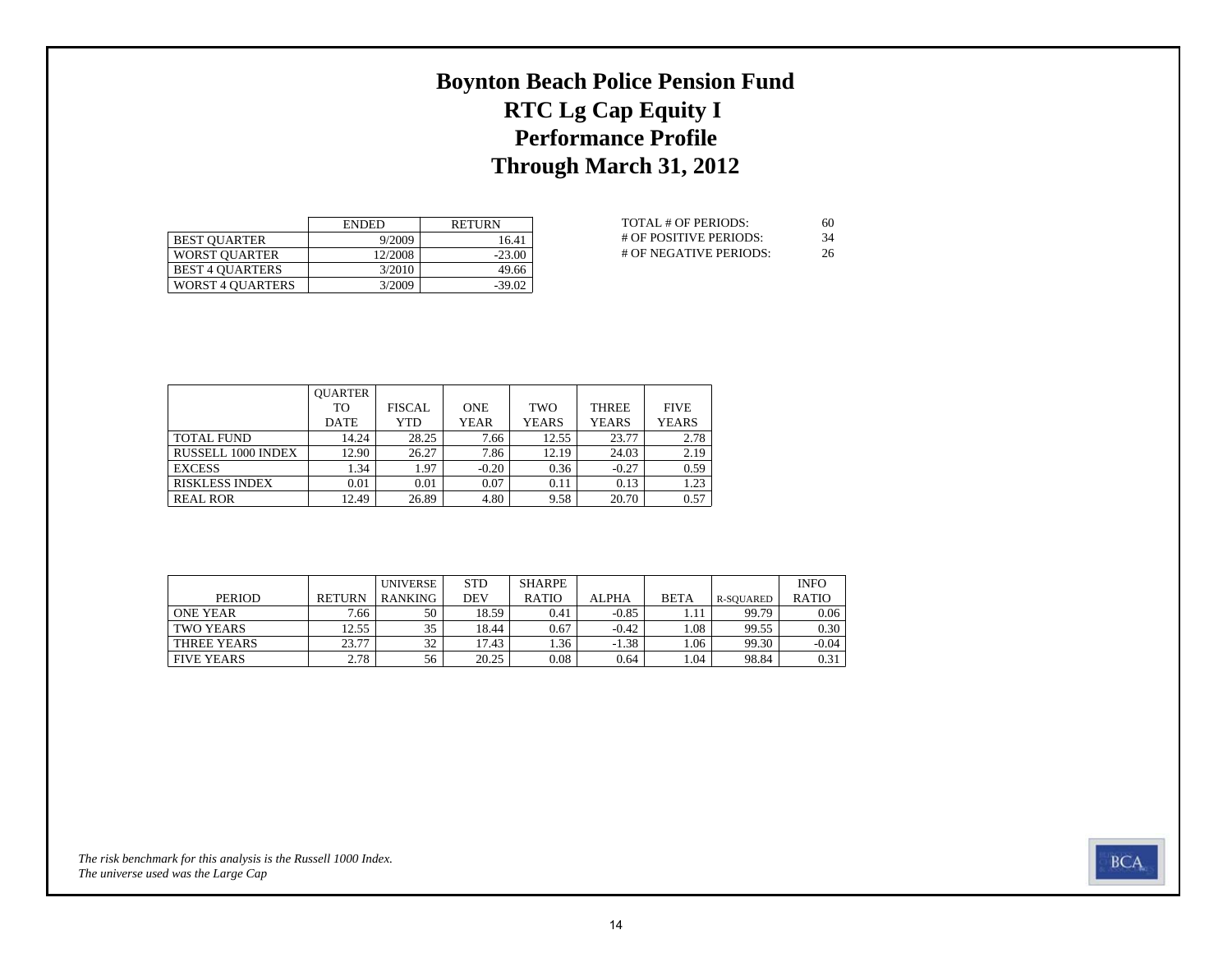# **Boynton Beach Police Pension Fund RTC Lg Cap Equity I Performance in Rising and Declining Markets March 31, 2007 Through March 31, 2012**

#### UP MARKET PERFORMANCE



|                           | YTD   | <b>ONE YEAR</b> | <b>THREE YEARS</b> | <b>FIVE YEARS</b> |
|---------------------------|-------|-----------------|--------------------|-------------------|
| <b>TOTAL FUND</b>         | 14.24 | 32.95           | 69.91              | 66.06             |
| <b>RUSSELL 1000 INDEX</b> | 12.90 | 30.41           | 67.98              | 61.97             |
| <b>DIFFERENCE</b>         | 1.34  | 2.54            | 1.93               | 4.09              |
| <b>RATIO</b>              | 1.10  | 1.08            | 1.03               | 1.07              |
| <b>UP PERIODS</b>         |       |                 | 25                 |                   |



|                     | YTD | <b>ONE YEAR</b> | THREE YEARS | <b>FIVE YEARS</b> |
|---------------------|-----|-----------------|-------------|-------------------|
| <b>TOTAL FUND</b>   | N/A | $-19.02$        | $-37.17$    | -47.50            |
| RUSSELL 1000 INDEX  | N/A | $-17.29$        | $-35.24$    | $-46.37$          |
| <b>DIFFERENCE</b>   | N/A | $-1.73$         | $-1.93$     | $-1.12$           |
| <b>RATIO</b>        | N/A | 1.10            | 1.05        | 1.02              |
| <b>DOWN PERIODS</b> |     |                 |             |                   |

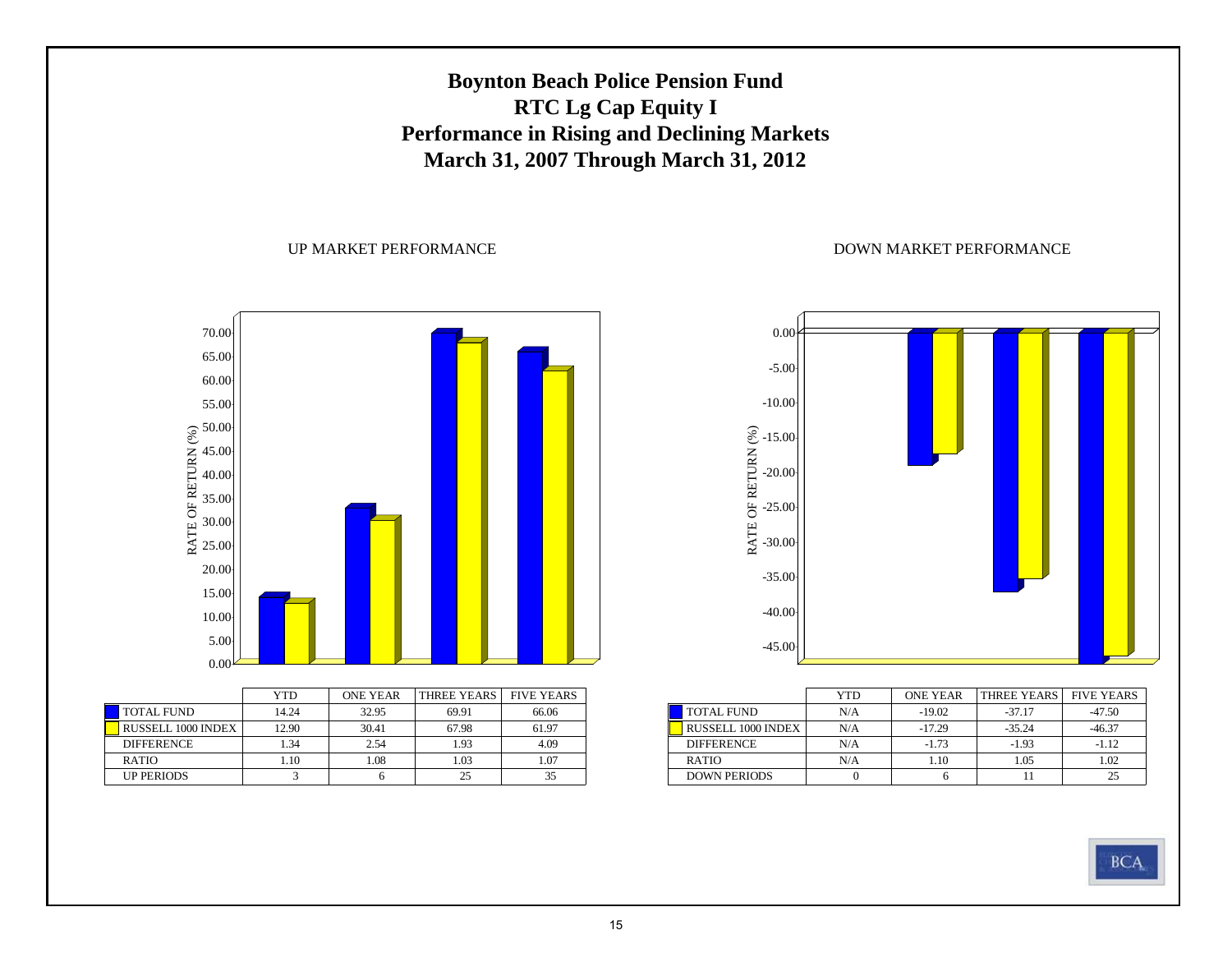# **Boynton Beach Police Pension Fund RTC Concentrated Eq Fd Performance Profile Through March 31, 2012**

|                         | <b>ENDED</b> | <b>RETURN</b> |
|-------------------------|--------------|---------------|
| <b>BEST OUARTER</b>     | 6/2009       | 15.37         |
| <b>WORST OUARTER</b>    | 9/2011       | $-16.91$      |
| <b>BEST 4 OUARTERS</b>  | 3/2010       | 48.08         |
| <b>WORST 4 OUARTERS</b> | 3/2012       | 7.78          |

| TOTAL # OF PERIODS:    | 36 |
|------------------------|----|
| # OF POSITIVE PERIODS: | 23 |
| # OF NEGATIVE PERIODS: | 13 |

|                           | <b>OUARTER</b> |               |             |              |              |
|---------------------------|----------------|---------------|-------------|--------------|--------------|
|                           | TO.            | <b>FISCAL</b> | <b>ONE</b>  | <b>TWO</b>   | <b>THREE</b> |
|                           | <b>DATE</b>    | YTD           | <b>YEAR</b> | <b>YEARS</b> | <b>YEARS</b> |
| <b>TOTAL FUND</b>         | 14.97          | 28.36         | 7.78        | 13.65        | 24.13        |
| <b>RUSSELL 1000 INDEX</b> | 12.90          | 26.27         | 7.86        | 12.19        | 24.03        |
| <b>EXCESS</b>             | 2.07           | 2.08          | $-0.08$     | 1.45         | 0.09         |
| <b>RISKLESS INDEX</b>     | 0.01           | 0.01          | 0.07        | 0.11         | 0.13         |
| <b>REAL ROR</b>           | 13.22          | 27.01         | 4.92        | 10.65        | 21.06        |

|                  |               | <b>UNIVERSE</b> | <b>STD</b> | <b>SHARPE</b> |         |             |           | <b>INFO</b>  |
|------------------|---------------|-----------------|------------|---------------|---------|-------------|-----------|--------------|
| <b>PERIOD</b>    | <b>RETURN</b> | RANKING         | DEV        | <b>RATIO</b>  | ALPHA   | <b>BETA</b> | R-SOUARED | <b>RATIO</b> |
| <b>ONE YEAR</b>  | 7.78          | 49              | 18.90      | 0.41          | $-0.82$ | . 13        | 99.29     | 0.10         |
| <b>TWO YEARS</b> | 13.65         | າາ<br>∸         | 18.47      | 0.73          | 0.59    | 1.07        | 98.88     | 0.65         |
| THREE YEARS      | 24.13         | 26              | רר דו<br>. | 1.39          | $-0.71$ | . 04        | 98.38     | 0.08         |

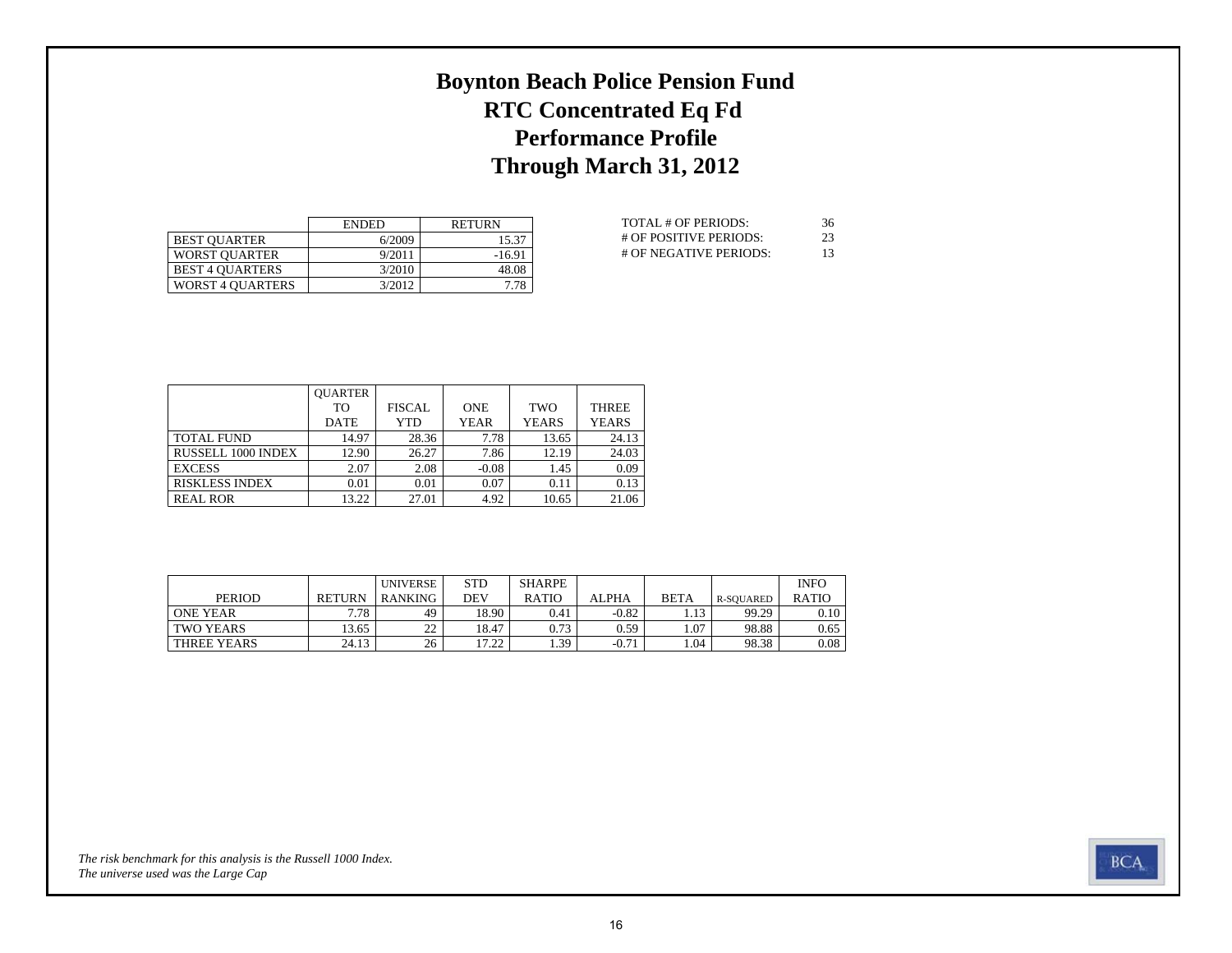# **Boynton Beach Police Pension Fund RTC Concentrated Eq Fd Performance in Rising and Declining Markets March 31, 2009 Through March 31, 2012**

#### UP MARKET PERFORMANCE



|                           | YTD   | ONE YEAR | THREE YEARS |
|---------------------------|-------|----------|-------------|
| <b>TOTAL FUND</b>         | 14.97 | 34.71    | 70.44       |
| <b>RUSSELL 1000 INDEX</b> | 12.90 | 30.41    | 67.98       |
| <b>DIFFERENCE</b>         | 2.07  | 4.30     | 2.45        |
| <b>RATIO</b>              | 1.16  | 1.14     | 1.04        |
| <b>UP PERIODS</b>         |       |          |             |



|                           | YTD | <b>ONE YEAR</b> | THREE YEARS |
|---------------------------|-----|-----------------|-------------|
| <b>TOTAL FUND</b>         | N/A | $-19.99$        | $-37.02$    |
| <b>RUSSELL 1000 INDEX</b> | N/A | $-17.29$        | $-35.24$    |
| <b>DIFFERENCE</b>         | N/A | $-2.70$         | $-1.78$     |
| <b>RATIO</b>              | N/A | 1.16            | 1.05        |
| <b>DOWN PERIODS</b>       |     |                 |             |

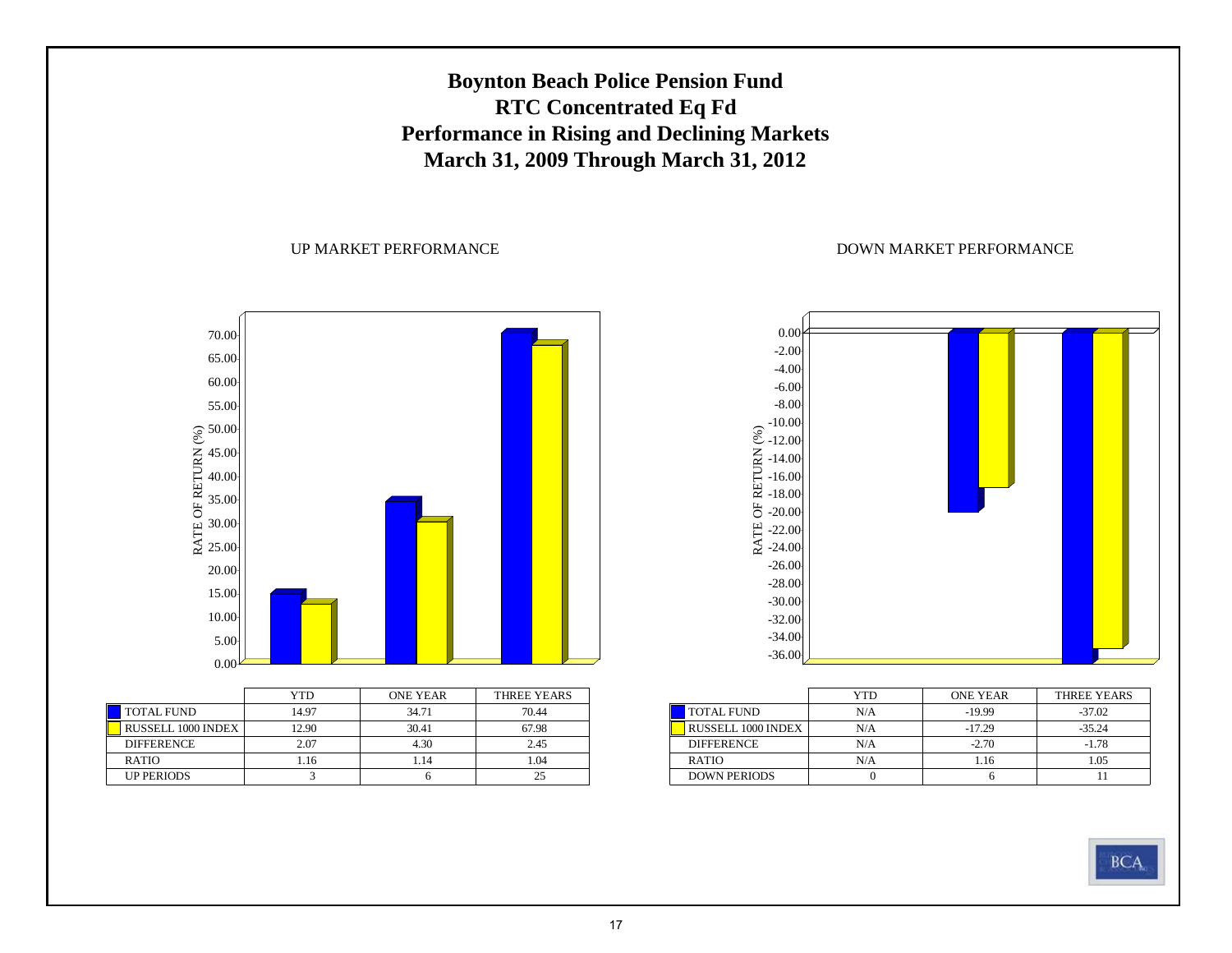# **Boynton Beach Police Pension Fund RTC Small Cap Fund Performance Profile Through March 31, 2012**

|                         | <b>ENDED</b> | <b>RETURN</b> |
|-------------------------|--------------|---------------|
| <b>BEST OUARTER</b>     | 6/2009       | 17.61         |
| <b>WORST OUARTER</b>    | 12/2008      | $-24.65$      |
| <b>BEST 4 OUARTERS</b>  | 3/2010       | 57.05         |
| <b>WORST 4 OUARTERS</b> | 3/2009       | $-38.34$      |

| TOTAL # OF PERIODS:    | 60 |
|------------------------|----|
| # OF POSITIVE PERIODS: | 36 |
| # OF NEGATIVE PERIODS: | 24 |

|                       | <b>OUARTER</b> |               |             |              |              |              |
|-----------------------|----------------|---------------|-------------|--------------|--------------|--------------|
|                       | TO             | <b>FISCAL</b> | <b>ONE</b>  | TWO          | <b>THREE</b> | <b>FIVE</b>  |
|                       | <b>DATE</b>    | YTD           | <b>YEAR</b> | <b>YEARS</b> | <b>YEARS</b> | <b>YEARS</b> |
| <b>TOTAL FUND</b>     | 13.55          | 32.62         | 2.76        | 14.83        | 27.46        | 2.46         |
| RUSSELL 2000          | 12.44          | 29.83         | $-0.18$     | 12.05        | 26.90        | 2.13         |
| <b>EXCESS</b>         | 1.11           | 2.79          | 2.94        | 2.77         | 0.55         | 0.33         |
| <b>RISKLESS INDEX</b> | 0.01           | 0.01          | 0.07        | 0.11         | 0.13         | 1.23         |
| <b>REAL ROR</b>       | 11.81          | 31.21         | 0.00        | 11.80        | 24.30        | 0.26         |

|                   |               | <b>UNIVERSE</b> | <b>STD</b> | SHARPE       |              |             |           | <b>INFO</b>  |
|-------------------|---------------|-----------------|------------|--------------|--------------|-------------|-----------|--------------|
| <b>PERIOD</b>     | <b>RETURN</b> | <b>RANKING</b>  | DEV        | <b>RATIO</b> | <b>ALPHA</b> | <b>BETA</b> | R-SOUARED | <b>RATIO</b> |
| ONE YEAR          | 2.76          | 42              | 22.92      | 0.12         | 2.92         | 00.1        | 99.08     | . 34         |
| TWO YEARS         | 14.83         | 42              | 22.49      | 0.65         | 2.58         | 0.99        | 99.16     | 1.17         |
| THREE YEARS       | 27.46         | 69              | 21.65      | 1.26         | 1.20         | 0.97        | 98.84     | 0.12         |
| <b>FIVE YEARS</b> | 2.46          | 72              | 23.67      | 0.05         | 0.31         | 0.95        | 96.49     | 0.00         |

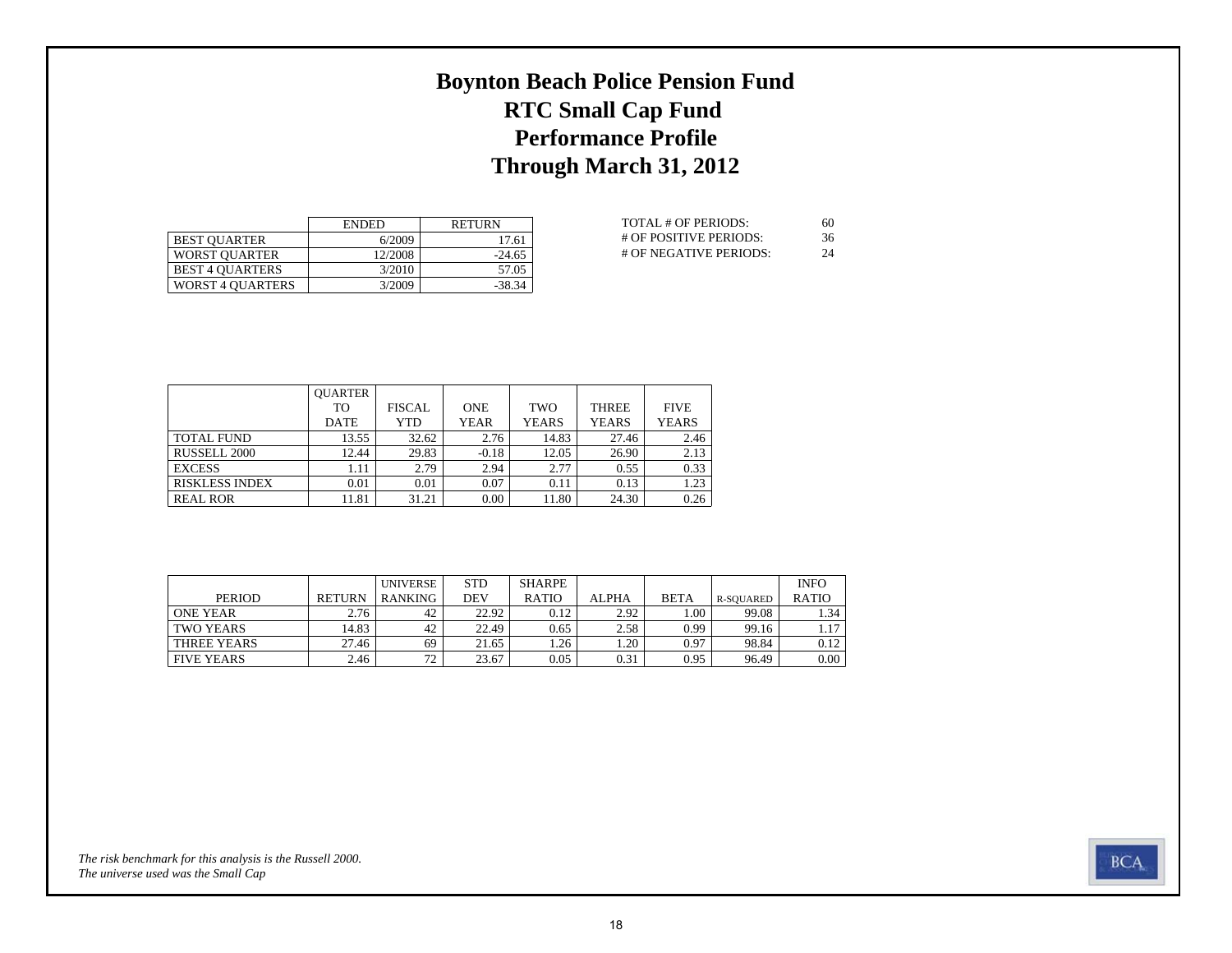# **Boynton Beach Police Pension Fund RTC Small Cap Fund Performance in Rising and Declining Markets March 31, 2007 Through March 31, 2012**

#### UP MARKET PERFORMANCE





|                     | YTD | <b>ONE YEAR</b> | THREE YEARS | <b>FIVE YEARS</b> |
|---------------------|-----|-----------------|-------------|-------------------|
| <b>TOTAL FUND</b>   | N/A | $-24.18$        | $-45.59$    | $-54.59$          |
| <b>RUSSELL 2000</b> | N/A | $-25.37$        | $-47.24$    | $-56.79$          |
| <b>DIFFERENCE</b>   | N/A | 1.19            | 1.65        | 2.20              |
| <b>RATIO</b>        | N/A | 0.95            | 0.96        | 0.96              |
| <b>DOWN PERIODS</b> |     |                 | 12          | 24                |

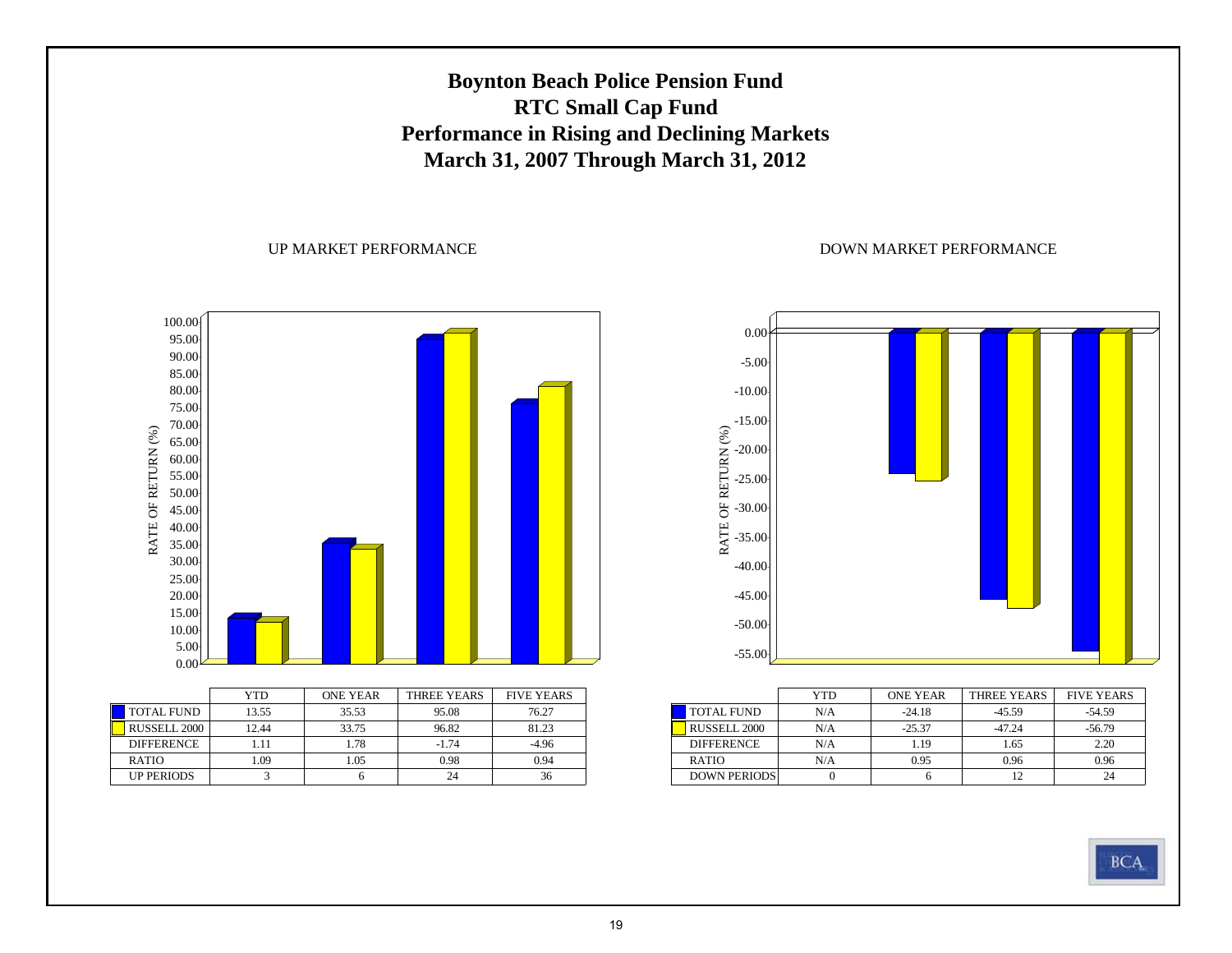# **Boynton Beach Police Pension Fund RTC International Fund Performance Profile Through March 31, 2012**

|                         | <b>ENDED</b> | <b>RETURN</b> |
|-------------------------|--------------|---------------|
| <b>BEST OUARTER</b>     | 6/2009       | 26.50         |
| <b>WORST OUARTER</b>    | 9/2008       | $-21.65$      |
| <b>BEST 4 OUARTERS</b>  | 3/2010       | 60.27         |
| <b>WORST 4 OUARTERS</b> | 3/2009       | $-46.32$      |

| TOTAL # OF PERIODS:      | 60 |
|--------------------------|----|
| $#$ OF POSITIVE PERIODS: | 30 |
| # OF NEGATIVE PERIODS:   | 30 |

|                           | <b>OUARTER</b> |               |             |              |              |              |
|---------------------------|----------------|---------------|-------------|--------------|--------------|--------------|
|                           | TO             | <b>FISCAL</b> | <b>ONE</b>  | TWO          | <b>THREE</b> | <b>FIVE</b>  |
|                           | <b>DATE</b>    | YTD           | <b>YEAR</b> | <b>YEARS</b> | <b>YEARS</b> | <b>YEARS</b> |
| <b>TOTAL FUND</b>         | 11.96          | 17.28         | $-5.71$     | 3.43         | 19.69        | $-1.13$      |
| <b>INTERNATIONAL BNCH</b> | 10.84          | 14.69         | $-6.29$     | 2.11         | 17.86        | $-3.05$      |
| <b>EXCESS</b>             | 1.11           | 2.58          | 0.58        | 1.32         | 1.83         | 1.92         |
| <b>RISKLESS INDEX</b>     | 0.01           | 0.01          | 0.07        | 0.11         | 0.13         | 1.23         |
| <b>REAL ROR</b>           | 10.22          | 16.03         | $-8.23$     | 0.68         | 16.71        | $-3.27$      |

|                   |               | <b>UNIVERSE</b> | <b>STD</b> | SHARPE       |       |             |           | <b>INFO</b>  |
|-------------------|---------------|-----------------|------------|--------------|-------|-------------|-----------|--------------|
| <b>PERIOD</b>     | <b>RETURN</b> | <b>RANKING</b>  | DEV        | <b>RATIO</b> | ALPHA | <b>BETA</b> | R-SOUARED | <b>RATIO</b> |
| <b>ONE YEAR</b>   | $-5.71$       | 67              | 20.78      | $-0.28$      | 0.68  | 00.1        | 97.59     | 0.20         |
| TWO YEARS         | 3.43          | 65              | 20.98      | 0.16         | 1.32  | 1.01        | 98.47     | 0.51         |
| THREE YEARS       | 19.69         | 39              | 21.85      | 0.90         | . 06  | 1.04        | 97.80     | 0.52         |
| <b>FIVE YEARS</b> | $-1.13$       | 44              | 23.88      | $-0.10$      | 2.19  | 1.03        | 98.35     | 0.67         |

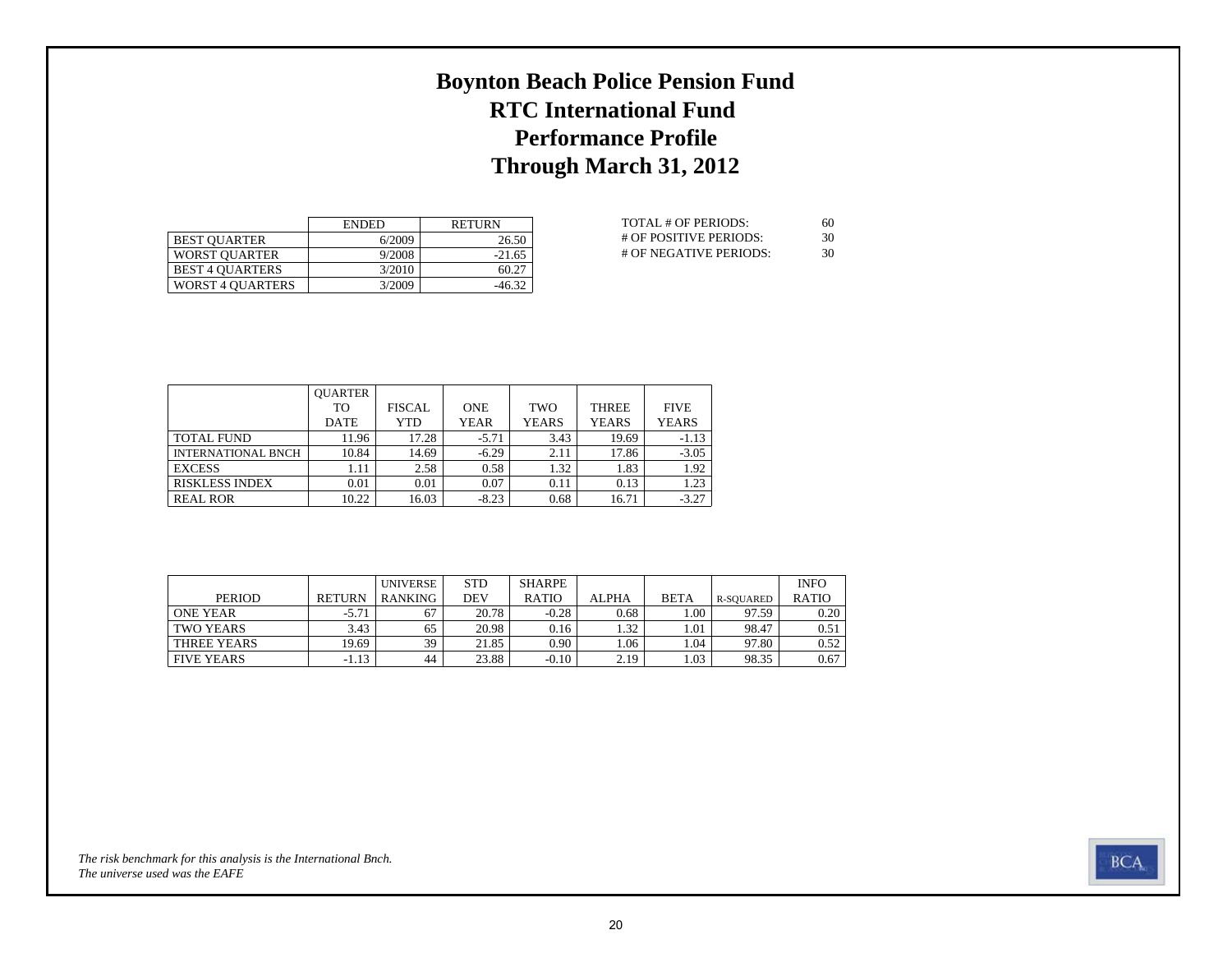

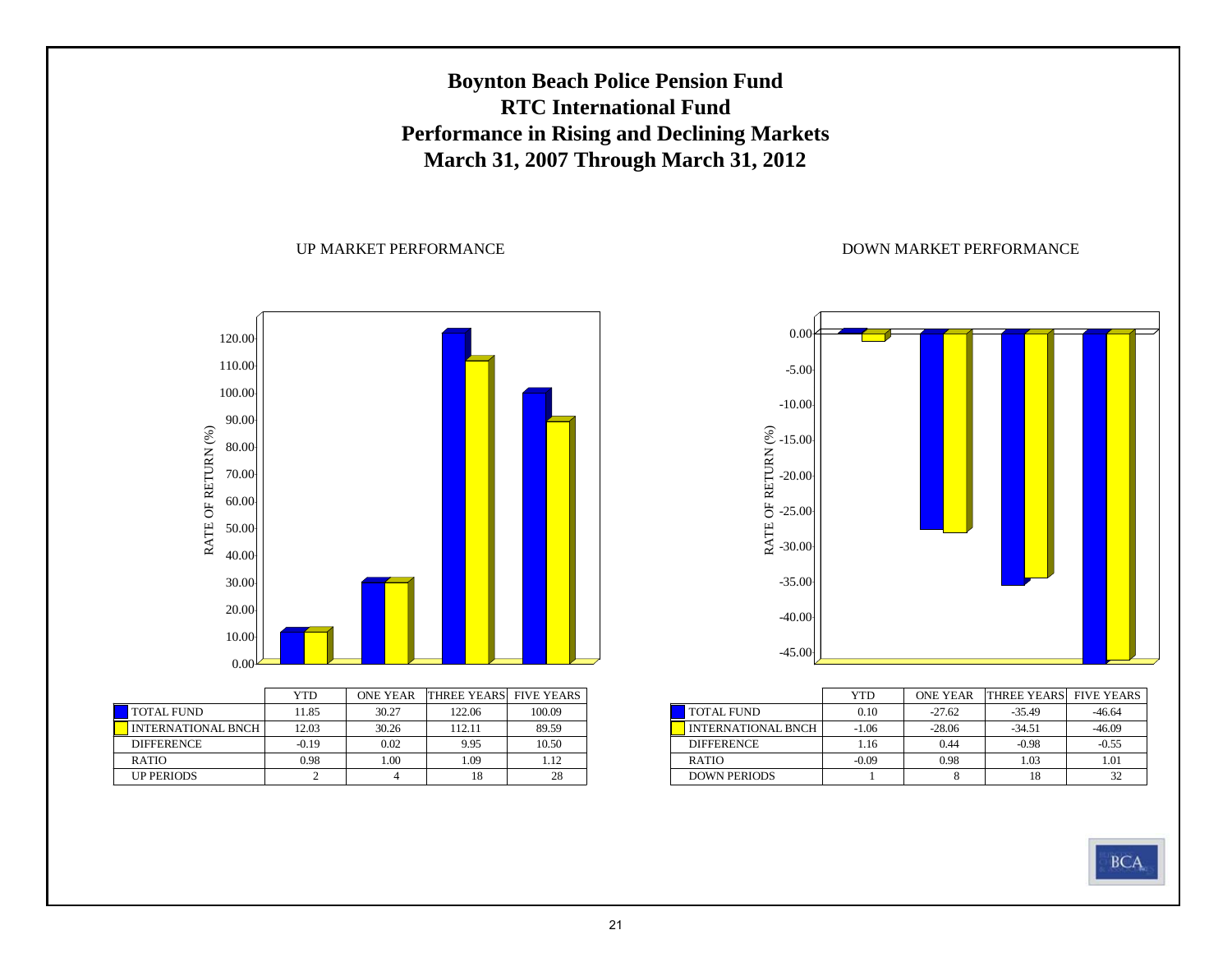# **Boynton Beach Police Pension Fund RTC World Equity Fund Performance Profile Through March 31, 2012**

|                         | <b>ENDED</b> | <b>RETURN</b> |
|-------------------------|--------------|---------------|
| <b>BEST OUARTER</b>     | 3/2012       | 14.48         |
| <b>WORST OUARTER</b>    | 9/2011       | $-19.23$      |
| <b>BEST 4 OUARTERS</b>  | 3/2012       | 0.81          |
| <b>WORST 4 OUARTERS</b> | 3/2012       | 0.81          |

| TOTAL # OF PERIODS:    | 12 |
|------------------------|----|
| # OF POSITIVE PERIODS: | 5  |
| # OF NEGATIVE PERIODS: | 7  |

|                          | <b>OUARTER</b> |               |             |
|--------------------------|----------------|---------------|-------------|
|                          | TО             | <b>FISCAL</b> | <b>ONE</b>  |
|                          | <b>DATE</b>    | YTD           | <b>YEAR</b> |
| <b>TOTAL FUND</b>        | 14.48          | 23.41         | 0.81        |
| <b>MSCI AC WRLD X US</b> | 11.34          | 15.55         | $-6.75$     |
| <b>EXCESS</b>            | 3.13           | 7.86          | 7.55        |
| <b>RISKLESS INDEX</b>    | 0.01           | 0.01          | 0.07        |
| <b>REAL ROR</b>          | 12.72          | 22.10         | $-1.88$     |

|                 |               | <b>UNIVERSE</b> | $_{\rm STD}$ | <b>SHARPE</b> |            |             |                               | <b>INFC</b>  |
|-----------------|---------------|-----------------|--------------|---------------|------------|-------------|-------------------------------|--------------|
| PERIOD          | <b>RETURN</b> | <b>RANKING</b>  | <b>DEV</b>   | RATIO         | <b>PHA</b> | <b>BETA</b> | <b>R-SOUARED</b>              | <b>RATIO</b> |
| <b>ONE YEAR</b> | 0.81          |                 | 20.39        | 0.04          | 7.30       | 0.94        | $\overline{1}$<br>∩≤<br>1J.42 | $-1$<br>.    |

*The universe used was the International Large Cap The risk benchmark for this analysis is the MSCI AC Wrld X US.*

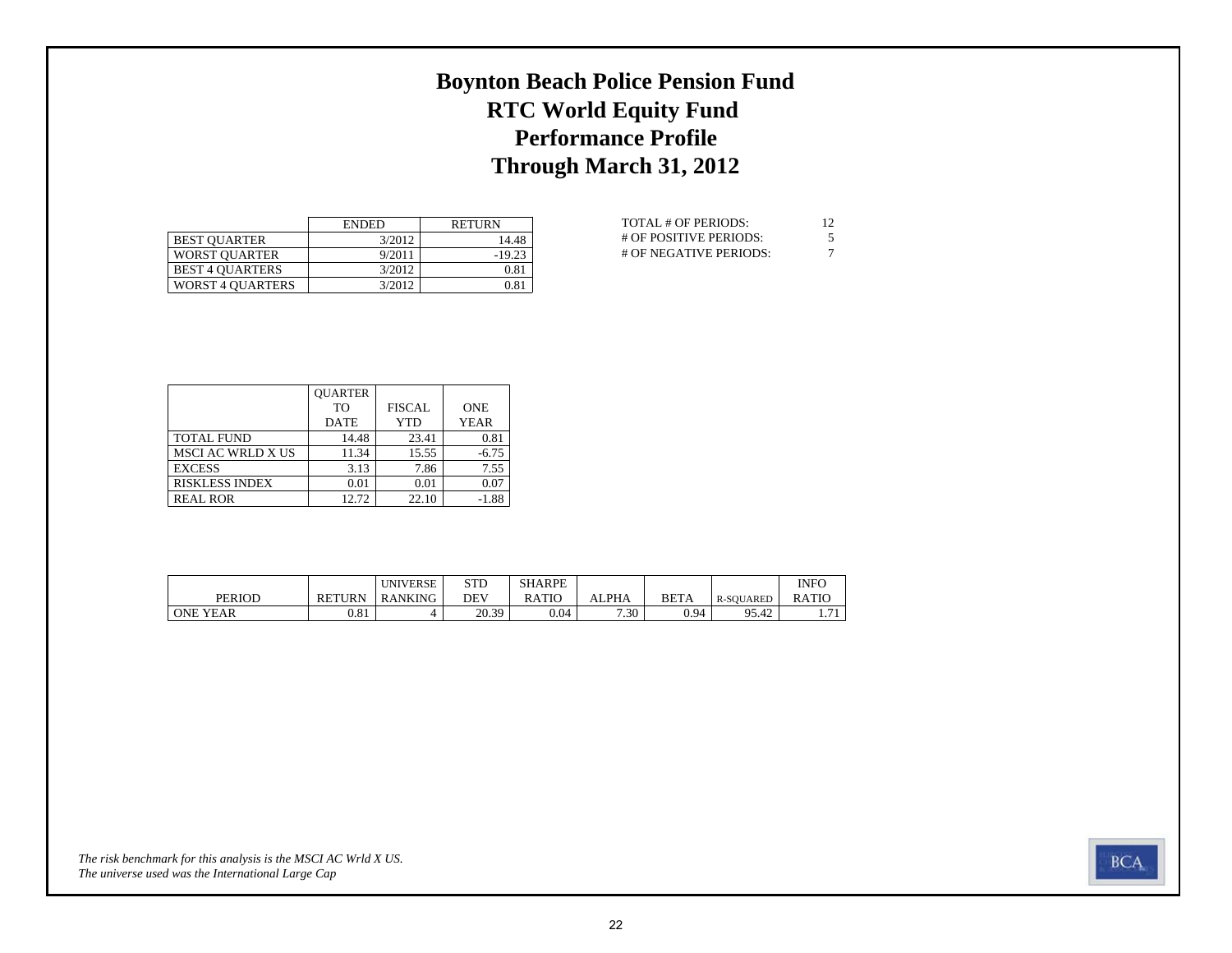# **Boynton Beach Police Pension Fund RTC World Equity Fund Performance in Rising and Declining Markets March 31, 2011 Through March 31, 2012**

#### UP MARKET PERFORMANCE



|                          | YTD     | <b>ONE YEAR</b> |
|--------------------------|---------|-----------------|
| <b>TOTAL FUND</b>        | 12.27   | 31.12           |
| <b>MSCI AC WRLD X US</b> | 12.84   | 30.92           |
| <b>DIFFERENCE</b>        | $-0.57$ | 0.20            |
| <b>RATIO</b>             | 0.96    | 1.01            |
| <b>UP PERIODS</b>        |         |                 |



|                     | YTD     | <b>ONE YEAR</b> |
|---------------------|---------|-----------------|
| <b>TOTAL FUND</b>   | 1.97    | $-23.12$        |
| MSCI AC WRLD X US   | $-1.32$ | $-28.77$        |
| <b>DIFFERENCE</b>   | 3.29    | 5.65            |
| <b>RATIO</b>        | $-1.49$ | 0.80            |
| <b>DOWN PERIODS</b> |         |                 |

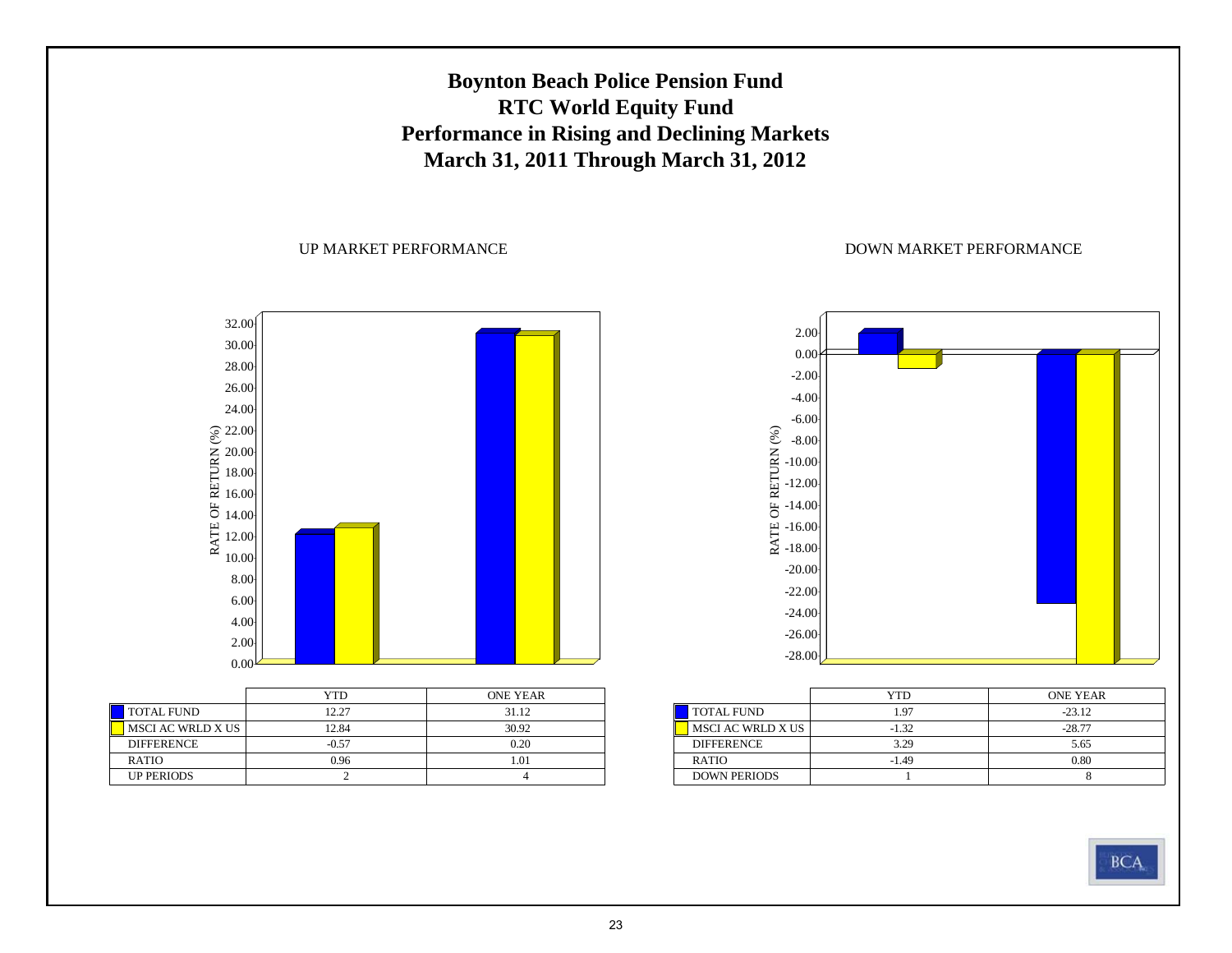# **Boynton Beach Police Pension Fund RTC Multi Mgr Bond Fund Performance Profile Through March 31, 2012**

|                         | <b>ENDED</b> | <b>RETURN</b> |
|-------------------------|--------------|---------------|
| <b>BEST OUARTER</b>     | 9/2009       | 8.07          |
| <b>WORST OUARTER</b>    | 12/2010      | $-0.60$       |
| <b>BEST 4 OUARTERS</b>  | 3/2010       | 22.86         |
| <b>WORST 4 OUARTERS</b> | 3/2012       | 7.41          |

| TOTAL # OF PERIODS:    | 36 |
|------------------------|----|
| # OF POSITIVE PERIODS: | 28 |
| # OF NEGATIVE PERIODS: | 8  |

|                          | <b>OUARTER</b> |               |             |              |              |
|--------------------------|----------------|---------------|-------------|--------------|--------------|
|                          | TО             | <b>FISCAL</b> | <b>ONE</b>  | <b>TWO</b>   | <b>THREE</b> |
|                          | <b>DATE</b>    | YTD           | <b>YEAR</b> | <b>YEARS</b> | <b>YEARS</b> |
| <b>TOTAL FUND</b>        | 1.97           | 3.45          | 7.41        | 7.89         | 12.67        |
| <b>FIXED INCOME BNCH</b> | 0.30           | 1.43          | 7.71        | 6.41         | 6.84         |
| <b>EXCESS</b>            | 1.67           | 2.02          | $-0.31$     | 1.48         | 5.83         |
| <b>RISKLESS INDEX</b>    | 0.01           | 0.01          | 0.07        | 0.11         | 0.13         |
| <b>REAL ROR</b>          | 0.36           | 2.31          | 4.56        | 5.02         | 9.87         |

|                  |               | <b>UNIVERSE</b> | <b>STD</b> | <b>SHARPE</b> |         |             |           | <b>INFO</b>  |
|------------------|---------------|-----------------|------------|---------------|---------|-------------|-----------|--------------|
| <b>PERIOD</b>    | <b>RETURN</b> | RANKING         | DEV        | <b>RATIO</b>  | ALPHA   | <b>BETA</b> | R-SOUARED | <b>RATIO</b> |
| <b>ONE YEAR</b>  | 7.41          | 42              | 2.59       | 2.83          | . .50 ° | 0.76        | 52.88     | $-0.16$      |
| <b>TWO YEARS</b> | 7.89          | 24              | 2.81       | 777           | 2.24    | 0.86        | 61.80     | 0.78         |
| THREE YEARS      | 12.67         | 18              | 3.70       | 3.38          | 5.53    | 0.98        | 49.50     | 2.09         |

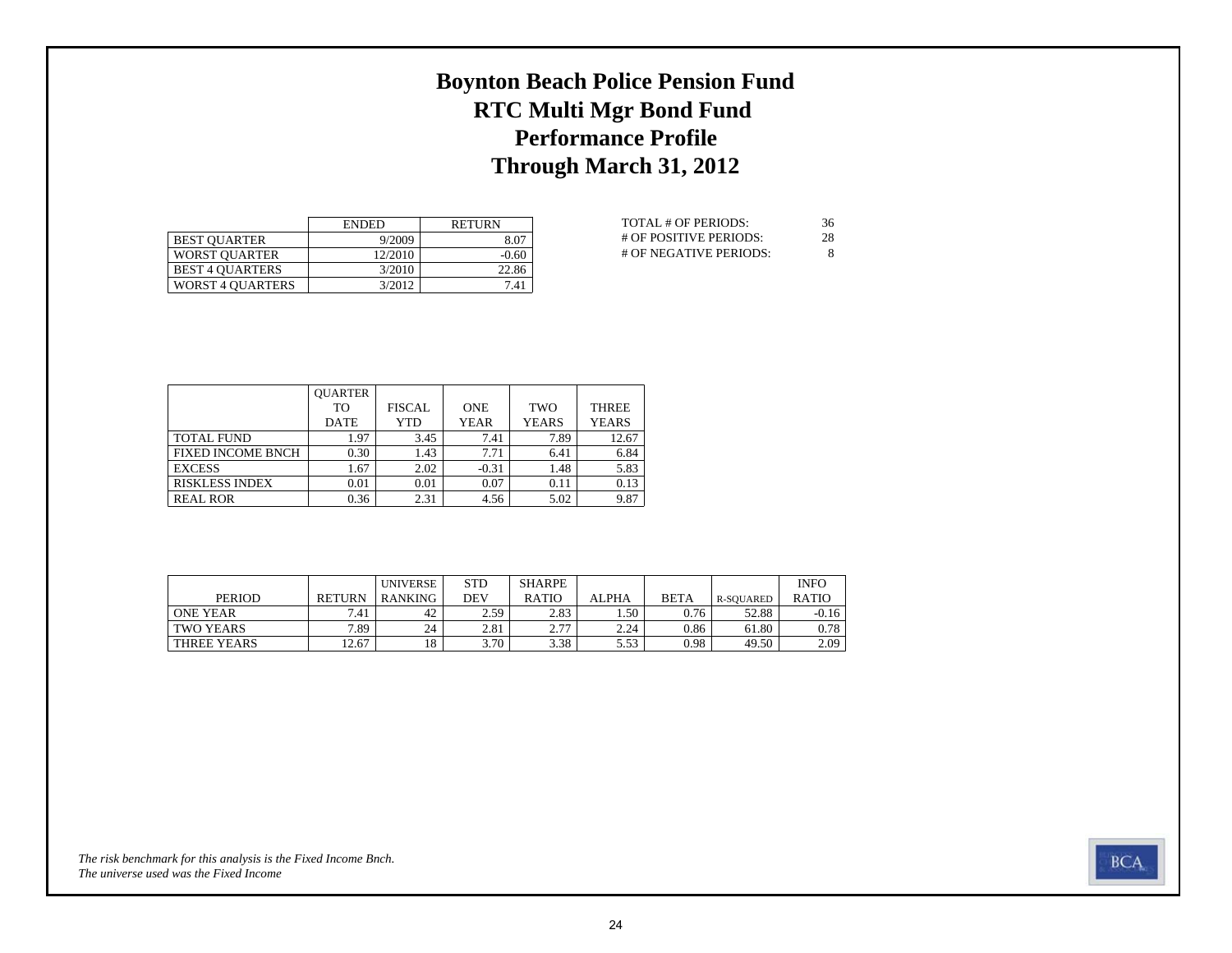# **Boynton Beach Police Pension Fund RTC Multi Mgr Bond Fund Performance in Rising and Declining Markets March 31, 2009 Through March 31, 2012**

UP MARKET PERFORMANCE



|                   | 1 I I J | UNE I EAR | I HREE I EARS |
|-------------------|---------|-----------|---------------|
| <b>TOTAL FUND</b> | .66     | 8.09      | 17.58         |
| FIXED INCOME BNCH | 0.88    | 8.74      | 10.90         |
| <b>DIFFERENCE</b> | 0.79    | $-0.66$   | 6.68          |
| <b>RATIO</b>      | .90     | 0.93      | 1.61          |
| <b>UP PERIODS</b> |         |           | 28            |



|                          | YTD     | <b>ONE YEAR</b> | THREE YEARS |
|--------------------------|---------|-----------------|-------------|
| <b>TOTAL FUND</b>        | 0.30    | $-0.63$         | $-1.99$     |
| <b>FIXED INCOME BNCH</b> | $-0.57$ | $-0.95$         | $-4.21$     |
| <b>DIFFERENCE</b>        | 0.88    | 0.32            | 2.23        |
| <b>RATIO</b>             | $-0.53$ | 0.67            | 0.47        |
| <b>DOWN PERIODS</b>      |         |                 |             |

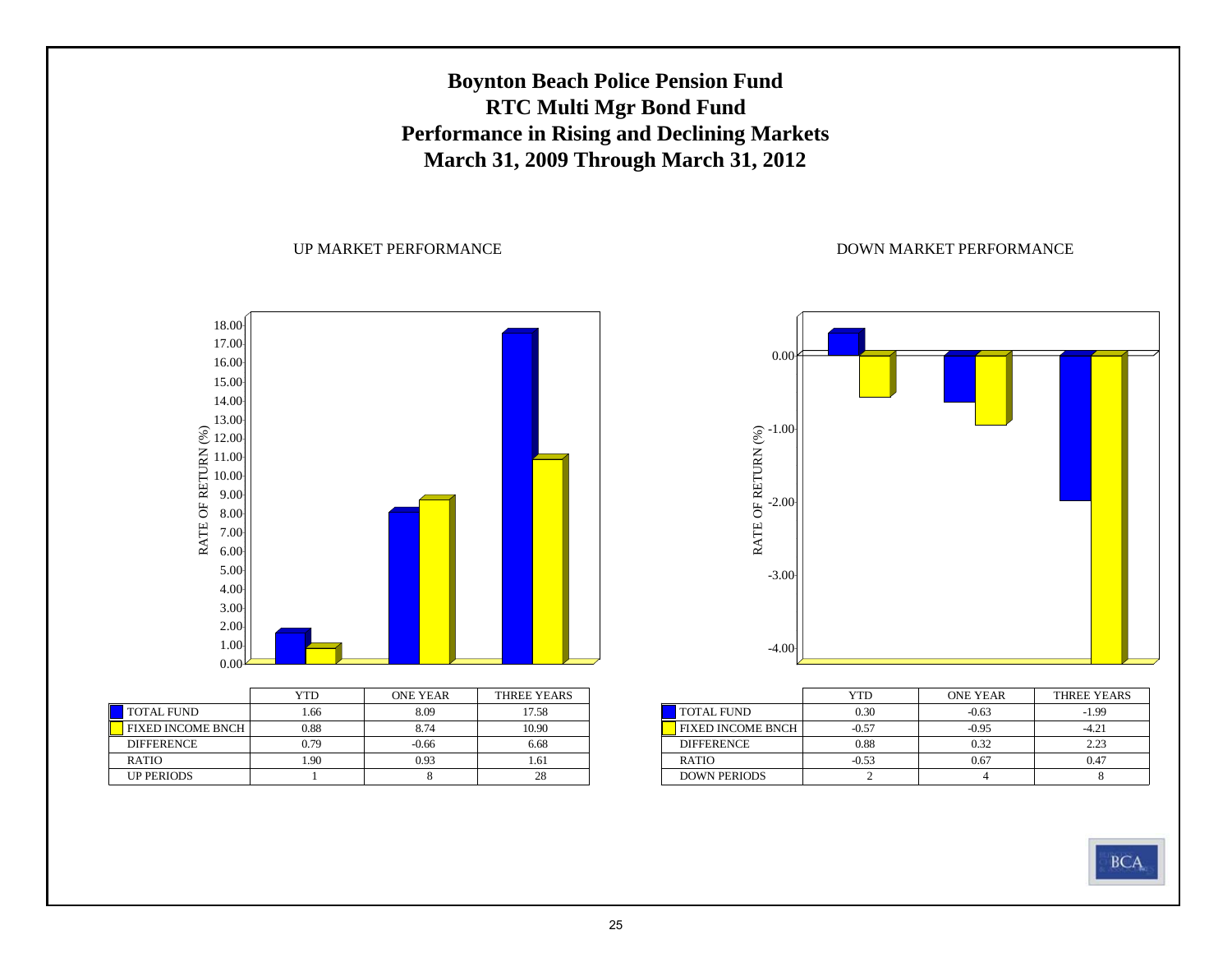# **Boynton Beach Police Pension Fund RTC Real Estate Equity Fd Performance Profile Through March 31, 2012**

|                        | <b>ENDED</b> | <b>RETURN</b> |
|------------------------|--------------|---------------|
| <b>BEST OUARTER</b>    | 12/2010      | 5.23          |
| <b>WORST OUARTER</b>   | 3/2009       | $-14.59$      |
| <b>BEST 4 OUARTERS</b> | 3/2011       | 19.30         |
| WORST 4 OUARTERS       | 3/2009       | $-24.52$      |

| TOTAL # OF PERIODS:    | 20 |
|------------------------|----|
| # OF POSITIVE PERIODS: | 14 |
| # OF NEGATIVE PERIODS: | 6  |

|                          | <b>OUARTER</b> |             |              |              |              |
|--------------------------|----------------|-------------|--------------|--------------|--------------|
|                          | TО             | <b>ONE</b>  | <b>TWO</b>   | <b>THREE</b> | <b>FIVE</b>  |
|                          | <b>DATE</b>    | <b>YEAR</b> | <b>YEARS</b> | <b>YEARS</b> | <b>YEARS</b> |
| RTC REAL ESTATE EQUITY F | 2.24           | 13.85       | 16.54        | 1.54         | $-2.52$      |
| <b>REAL ESTATE BNCH</b>  | 2.82           | 14.66       | 17.36        | 5.58         | 2.66         |
| <b>EXCESS</b>            | $-0.58$        | $-0.82$     | $-0.82$      | $-4.04$      | $-5.19$      |
| <b>RISKLESS INDEX</b>    | 0.01           | 0.07        | 0.11         | 0.13         | 1.23         |
| <b>REAL ROR</b>          | 0.63           | 10.87       | 13.51        | $-1.03$      | $-4.66$      |

|                   |               | <b>UNIVERSE</b> | STD                    | <b>SHARPE</b> |         |              |           | <b>INFO</b>   |
|-------------------|---------------|-----------------|------------------------|---------------|---------|--------------|-----------|---------------|
| PERIOD            | <b>RETURN</b> | RANKING         | DEV                    | <b>RATIC</b>  | ALPHA   | <b>BETA</b>  | R-SOUARED | <b>RATIO</b>  |
| THREE YEARS       | . . 54        | 99              | 10.98                  | 0.13          | $-5.26$ | 1.28         | 94.57     | .06           |
| <b>FIVE YEARS</b> | 252<br>-2.34  | Q <sub>1</sub>  | $\sqrt{2}$ 21<br>14.41 | $-0.31$       | $-5.43$ | 25<br>ر د. ۱ | 94.83     | 17<br>$-1.1.$ |

*The universe used was the MS Real Estate. The risk benchmark for this analysis is the Real Estate Bnch.*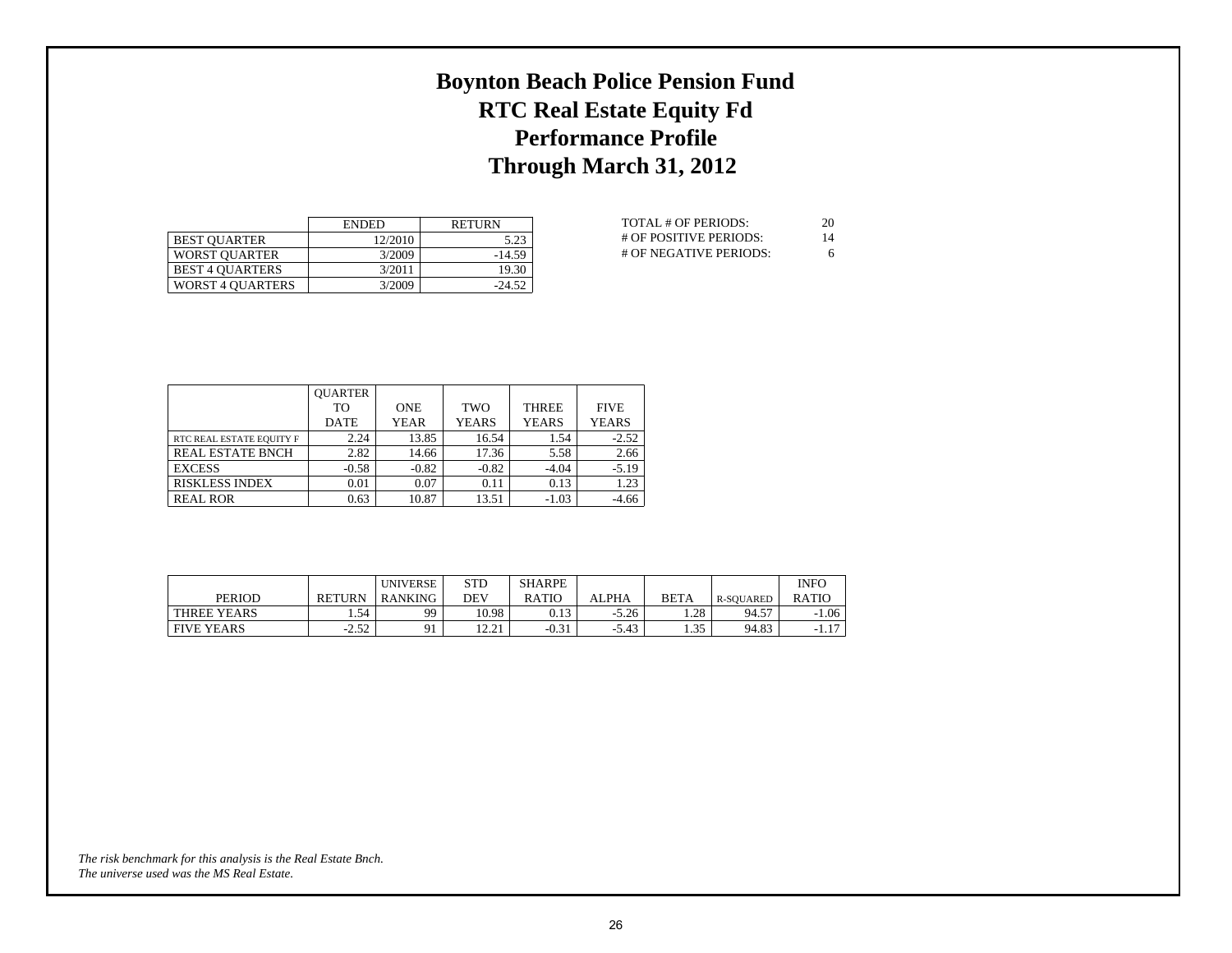# **Boynton Beach Police Pension Fund RTC Real Estate Equity Fd Performance in Rising and Declining Markets March 31, 2007 Through March 31, 2012**

#### UP MARKET PERFORMANCE



|                         | <b>ONE YEAR</b> | TWO YEARS | THREE YEARS | <b>FIVE YEARS</b> |
|-------------------------|-----------------|-----------|-------------|-------------------|
| <b>TOTAL FUND</b>       | 13.85           | 16.54     | 14.65       | 12.67             |
| <b>REAL ESTATE BNCH</b> | 14.66           | 17.36     | 15.68       | 14.06             |
| <b>DIFFERENCE</b>       | $-0.82$         | $-0.82$   | $-1.03$     | $-1.40$           |
| <b>RATIO</b>            | 0.94            | 0.95      | 0.93        | 0.90              |
| <b>UP PERIODS</b>       |                 |           |             | 14                |



|                         | <b>ONE YEAR</b> | <b>TWO YEARS</b> | THREE YEARS | <b>FIVE YEARS</b> |
|-------------------------|-----------------|------------------|-------------|-------------------|
| <b>TOTAL FUND</b>       | N/A             | N/A              | $-23.03$    | $-30.48$          |
| <b>REAL ESTATE BNCH</b> | N/A             | N/A              | $-15.20$    | $-19.71$          |
| <b>DIFFERENCE</b>       | N/A             | N/A              | $-7.83$     | $-10.77$          |
| <b>RATIO</b>            | N/A             | N/A              | 1.52        | 1.55              |
| <b>DOWN PERIODS</b>     |                 |                  |             |                   |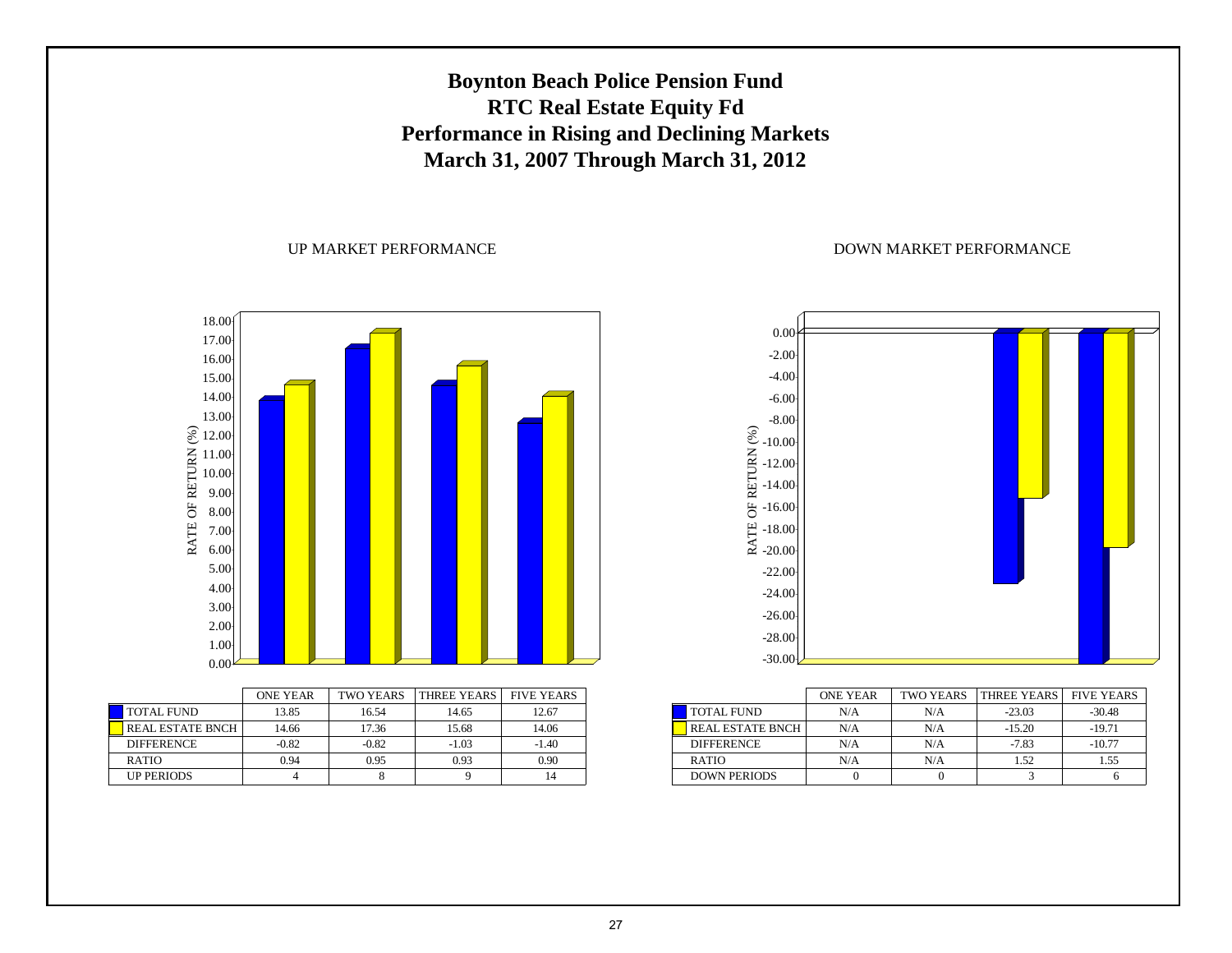# **Boynton Beach Police Pension Fund RTC Global REIT Fd Performance Profile Through March 31, 2012**

|                         | <b>ENDED</b> | <b>RETURN</b> |
|-------------------------|--------------|---------------|
| <b>BEST OUARTER</b>     | 3/2012       | 12.47         |
| <b>WORST OUARTER</b>    | 9/2011       | $-18.88$      |
| <b>BEST 4 OUARTERS</b>  | 3/2012       | 1.98          |
| <b>WORST 4 OUARTERS</b> | 3/2012       | 1.98          |

| TOTAL # OF PERIODS:    | 12 |
|------------------------|----|
| # OF POSITIVE PERIODS: |    |
| # OF NEGATIVE PERIODS: | 5  |

|                       | <b>QUARTER</b> |               |             |
|-----------------------|----------------|---------------|-------------|
|                       | TО             | <b>FISCAL</b> | <b>ONE</b>  |
|                       | <b>DATE</b>    | YTD           | <b>YEAR</b> |
| <b>TOTAL FUND</b>     | 12.47          | 21.87         | 1.98        |
| <b>REIT BNCH</b>      | 12.72          | 20.82         | 2.47        |
| <b>EXCESS</b>         | $-0.24$        | 1.05          | $-0.49$     |
| <b>RISKLESS INDEX</b> | 0.01           | 0.01          | 0.07        |
| <b>REAL ROR</b>       | 10.74          | 20.57         | $-0.73$     |

|                 |               | <b>UNIVERSE</b> | <b>STD</b> | <b>SHARPE</b> |              |             |                  | <b>INFO</b>      |
|-----------------|---------------|-----------------|------------|---------------|--------------|-------------|------------------|------------------|
| <b>PERIOD</b>   | <b>RETURN</b> | <b>RANKING</b>  | DEV        | RATIO         | <b>ALPHA</b> | <b>BETA</b> | <b>R-SOUARED</b> | <b>RATIC</b>     |
| <b>ONE YEAR</b> | 1.98          | QQ              | 22.30      | 0.09          | $-0.43$      | $1.00-1$    | 98.54            | $\sim$<br>$-U.1$ |

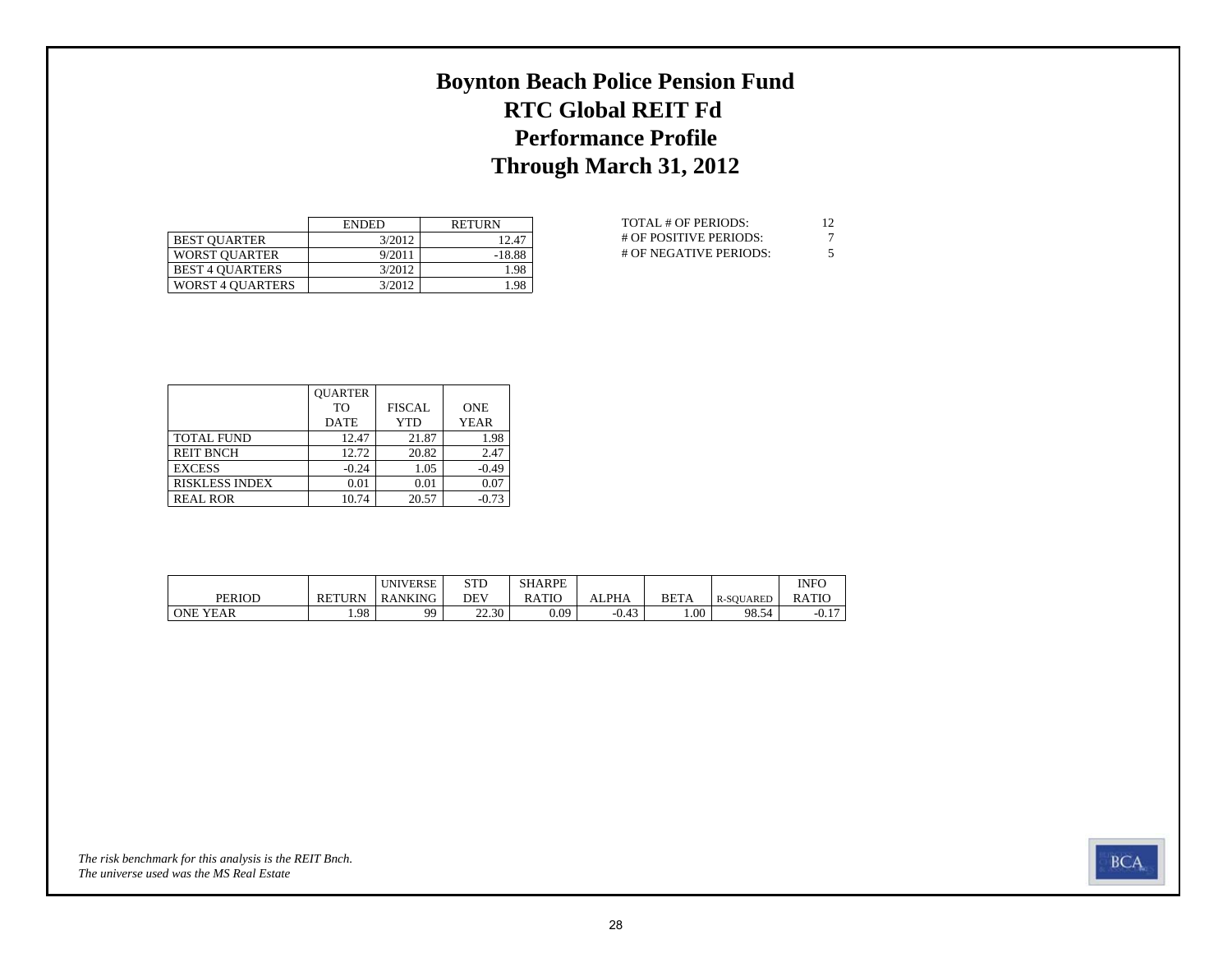

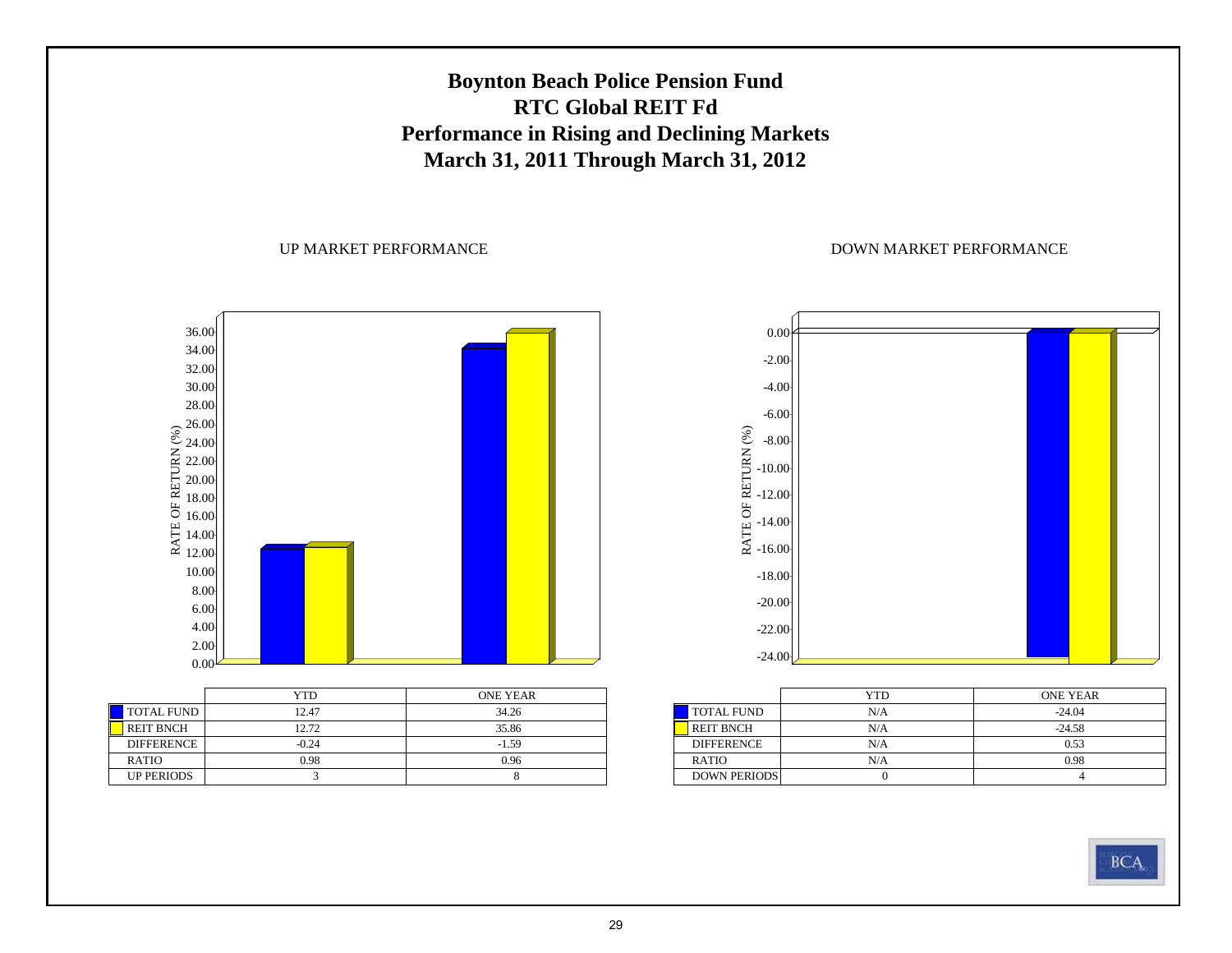

30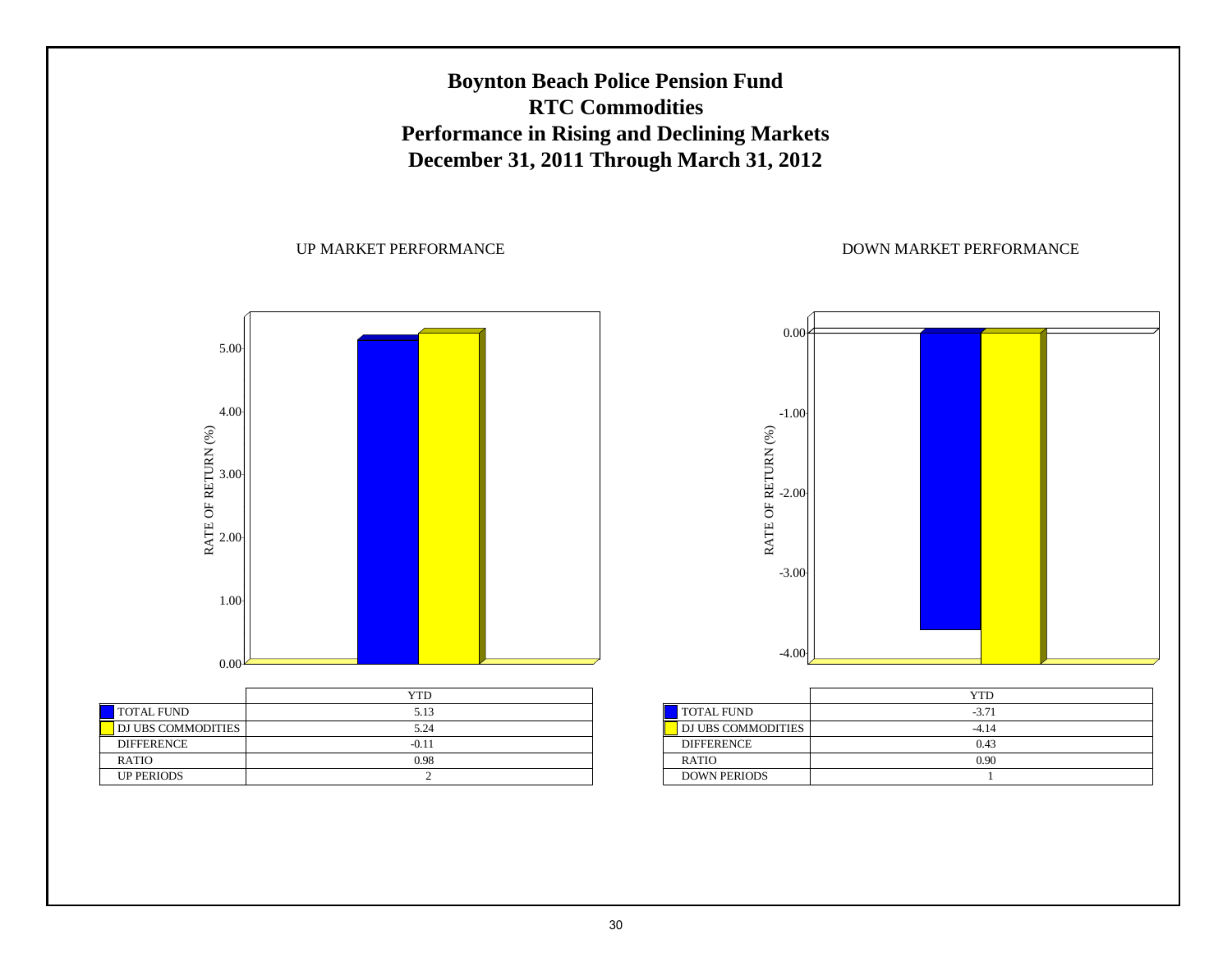### **Boynton Beach Police Pension Fund Total FundCapital Market Line March 31, 2009 Through March 31, 2012**



|                               | <b>RETURN</b> | <b>STD DEV</b> | <b>BETA</b> | <b>ALPHA</b> | R-SQUARED |
|-------------------------------|---------------|----------------|-------------|--------------|-----------|
| <b>A</b> TOTAL FUND           | 18.04         | 11.46          | 0.98        | $-0.42$      | 97.95     |
| <b>O</b> CONSULTANT'S BNCH    | 18.93         | 11.57          | 1.00        | 0.00         | 100.00    |
| $\Box$ RUSSELL 1000 INDEX     | 24.03         | 16.42          | 1.00        | 0.00         | 100.00    |
| RUSSELL 2000                  | 26.90         | 22.27          | 1.00        | 0.00         | 100.00    |
| $\Diamond$ INTERNATIONAL BNCH | 17.86         | 20.81          | 1.00        | 0.00         | 100.00    |
| A FIXED INCOME BNCH           | 6.84          | 2.66           | 1.00        | 0.00         | 100.00    |
| $\bullet$ REAL ESTATE BNCH    | 5.58          | 8.65           | 1.00        | 0.00         | 100.00    |
| REIT BNCH                     | 32.24         | 26.66          | 1.00        | 0.00         | 100.00    |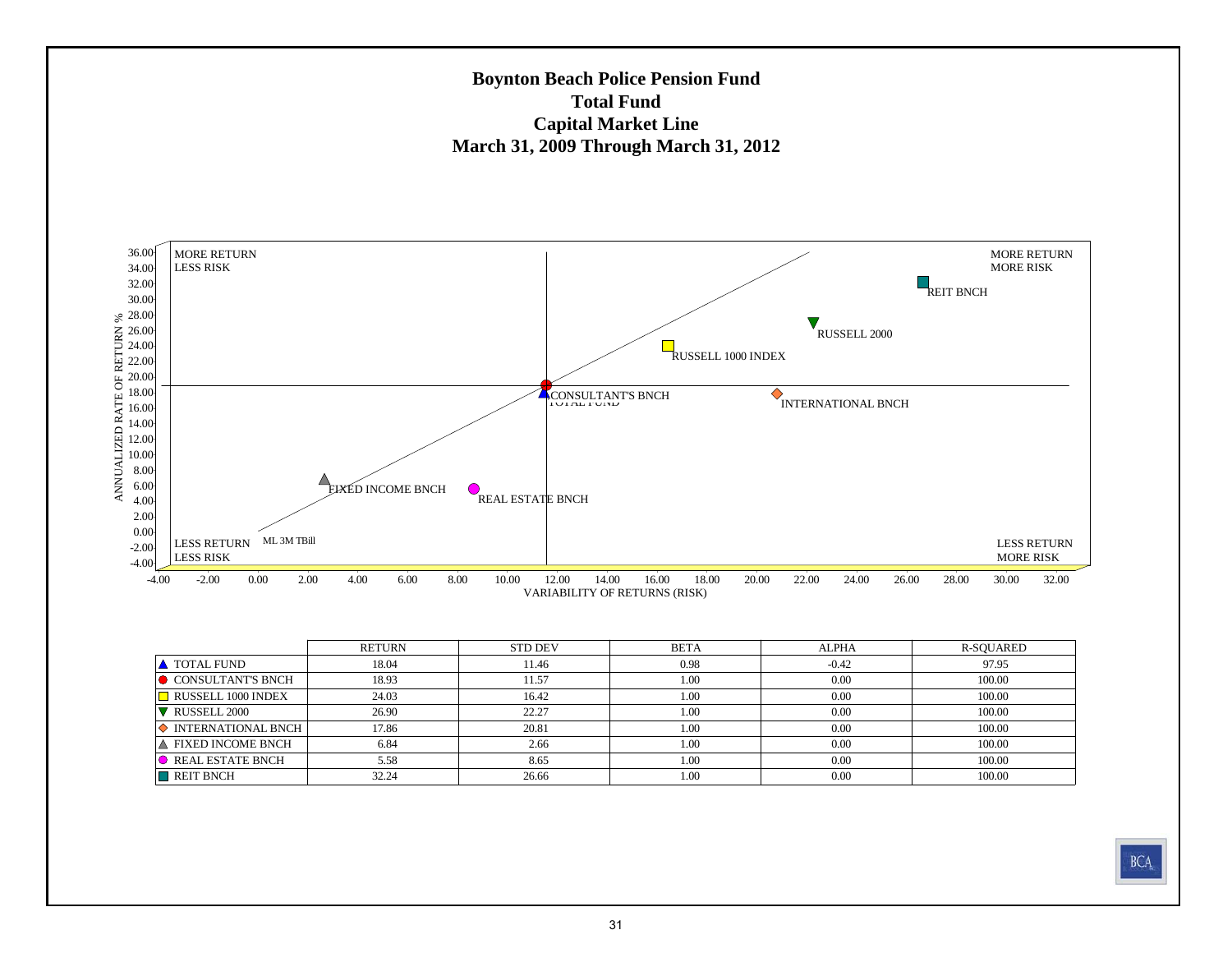

|                               | <b>RETURN</b> | <b>STD DEV</b> | <b>BETA</b> | <b>ALPHA</b> | R-SQUARED |
|-------------------------------|---------------|----------------|-------------|--------------|-----------|
| <b>A</b> TOTAL FUND           | 2.59          | 13.74          | 0.97        | $-0.85$      | 96.77     |
| $\bullet$ CONSULTANT'S BNCH   | 3.54          | 13.99          | 1.00        | 0.00         | 100.00    |
| RUSSELL 1000 INDEX            | 2.19          | 19.34          | 1.00        | 0.00         | 100.00    |
| RUSSELL 2000                  | 2.13          | 24.47          | 1.00        | 0.00         | 100.00    |
| $\Diamond$ INTERNATIONAL BNCH | $-3.05$       | 23.04          | 1.00        | 0.00         | 100.00    |
| A FIXED INCOME BNCH           | 6.31          | 3.54           | 1.00        | 0.00         | 100.00    |
| REAL ESTATE BNCH              | 2.66          | 8.93           | 1.00        | 0.00         | 100.00    |
| $\blacksquare$ REIT BNCH      | $-5.89$       | 33.81          | 1.00        | 0.00         | 100.00    |

**BCA**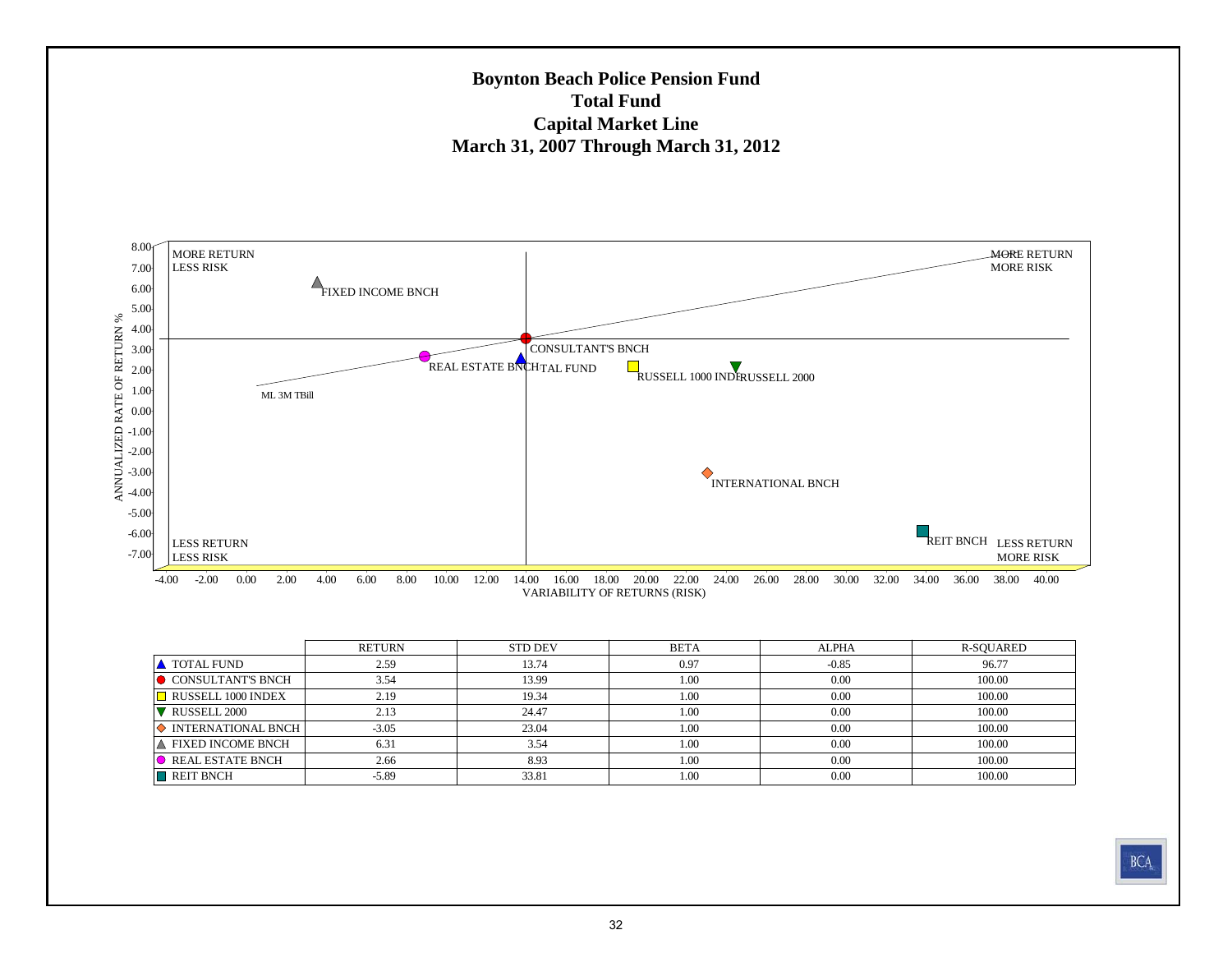# **Boynton Beach Police Pension Fund Total FundPerformance in Rising and Declining Markets March 31, 2007 Through March 31, 2012**

### UP MARKET PERFORMANCE



|                          | YTD  | <b>ONE YEAR</b> | THREE YEARS | <b>FIVE YEARS</b> |
|--------------------------|------|-----------------|-------------|-------------------|
| <b>TOTAL FUND</b>        | 8.72 | 20.18           | 49.86       | 44.09             |
| <b>CONSULTANT'S BNCH</b> | 7.95 | 20.48           | 50.94       | 45.76             |
| <b>DIFFERENCE</b>        | 0.77 | $-0.31$         | $-1.08$     | $-1.68$           |
| <b>RATIO</b>             | 1.10 | 0.99            | 0.98        | 0.96              |
| <b>UP PERIODS</b>        |      |                 | 23          | 33                |



|                          | YTD | <b>ONE YEAR</b> | <b>THREE YEARS</b> | <b>FIVE YEARS</b> |
|--------------------------|-----|-----------------|--------------------|-------------------|
| <b>TOTAL FUND</b>        | N/A | $-12.75$        | $-22.61$           | $-32.27$          |
| <b>CONSULTANT'S BNCH</b> | N/A | $-12.18$        | $-21.99$           | $-31.83$          |
| <b>DIFFERENCE</b>        | N/A | $-0.56$         | $-0.62$            | $-0.44$           |
| <b>RATIO</b>             | N/A | 1.05            | 1.03               | 1.01              |
| <b>DOWN PERIODS</b>      |     |                 | 13                 |                   |

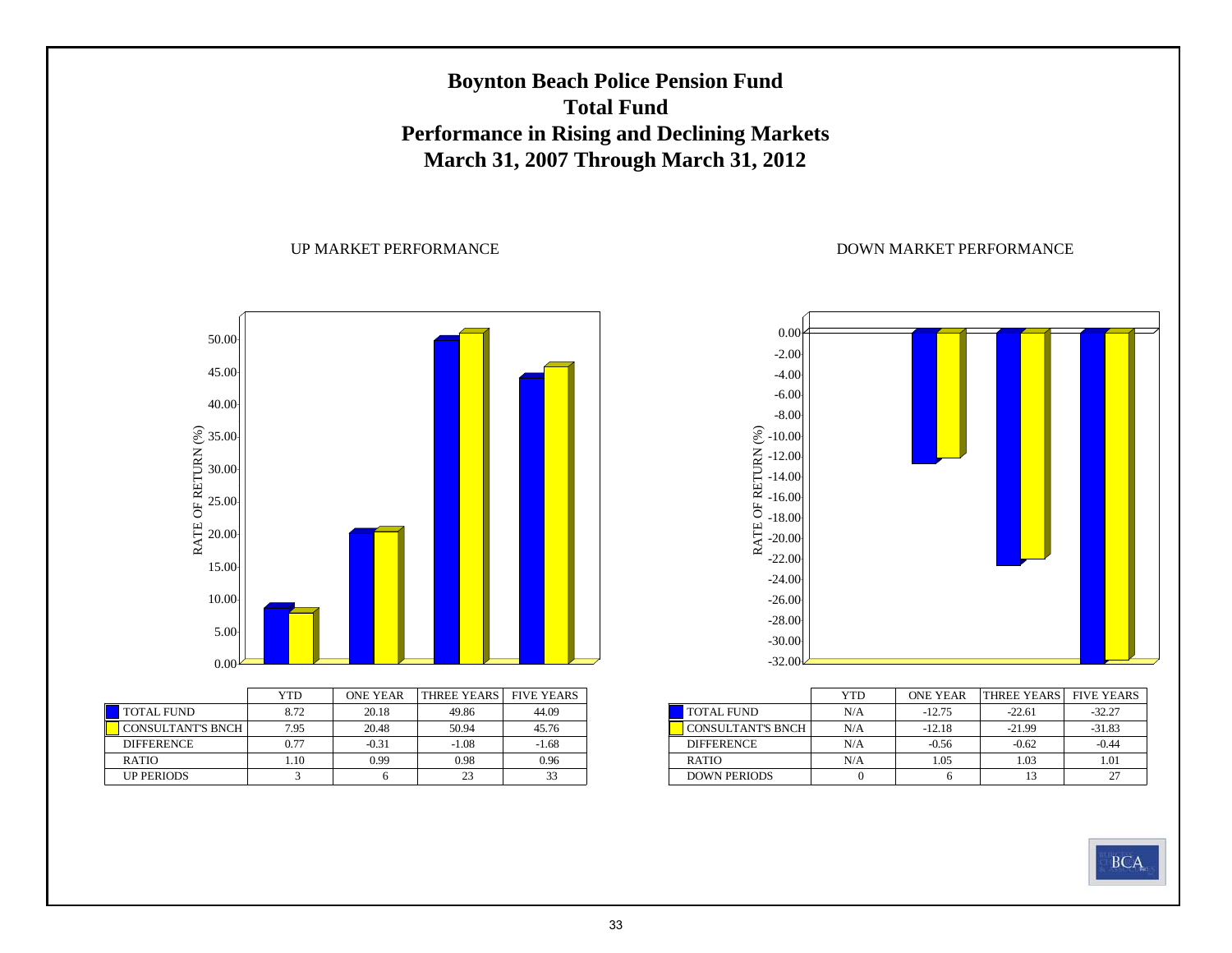# **Boynton Beach Police Pension Fund Glossary of Terms**

-ACCRUED INTEREST- Bond interest earned since the last interest payment, but not yet received.

-ALPHA- A linear regressive constant that measures expected return independent of Beta.

-ASSET ALLOCATION- The division of portfolio asset classes in order to achieve an expected investment objective.

-BALANCED UNIVERSES - BNY Mellon Public Funds, Endowments & Foundations, Corporate peer groups, and PSN peer groups.

-BETA- A measure of portfolio sensitivity (volatility) in relation to the market, based upon past experience.

-BOND DURATION- A measure of portfolio sensitivity to interest rate risk.

-COMMINGLED FUND- An investment fund which is similar to a mutual fund in that investors are permitted to purchase and redeem units that represent ownership in a pool of securities.

-CONVERTIBLE BONDS - Hybrid securities' that offer equity returns during rising equity markets and improved down-market protection.

-CORE- An equal weighting in both growth and value stocks.

-CORRELATION COEFFICIENT- A measure of how two assets move together. The measure is bounded by +1 and -1; +1 means that the two assets move together positively, while a measure of -1 means that the assets are perfectly negatively correlated.

-GROWTH MANAGER- Generally invests in companies that have either experienced above-average growth rates and/or are expected to experience above-average growth rates in the future. Growth portfolios tend to have high price/earnings ratios and generally pay little to no dividends.

-INDEXES- Indexes are used as "independent representations of markets" (e.g., S&P 500).

-INFORMATION RATIO- Annualized excess return above the benchmark relative to the annualized tracking error.

-LARGE CAP- Generally, the term refers to a company that has a market capitalization that exceeds \$10 billion.

-MANAGER UNIVERSE- A collection of quarterly investment returns from various investment management firms that may be subdivided by style (e.g. growth, value, core).

-MID CAP- Generally, the term refers to a company that has a market capitalization between \$2 and \$10 billion.

-NCREIF - A quarterly time series composite total rate of return measure of investment performance of a large pool of individual commercial real estate properties acquired in the private market for investment purposes only.

-NCREIF ODCE - Open End Diversified Core Equity index which consists of historical and current returns from 26 open-end commingled funds pursuing core BCA stategy. This index is capitalization weighted, time weighted and gross of fees.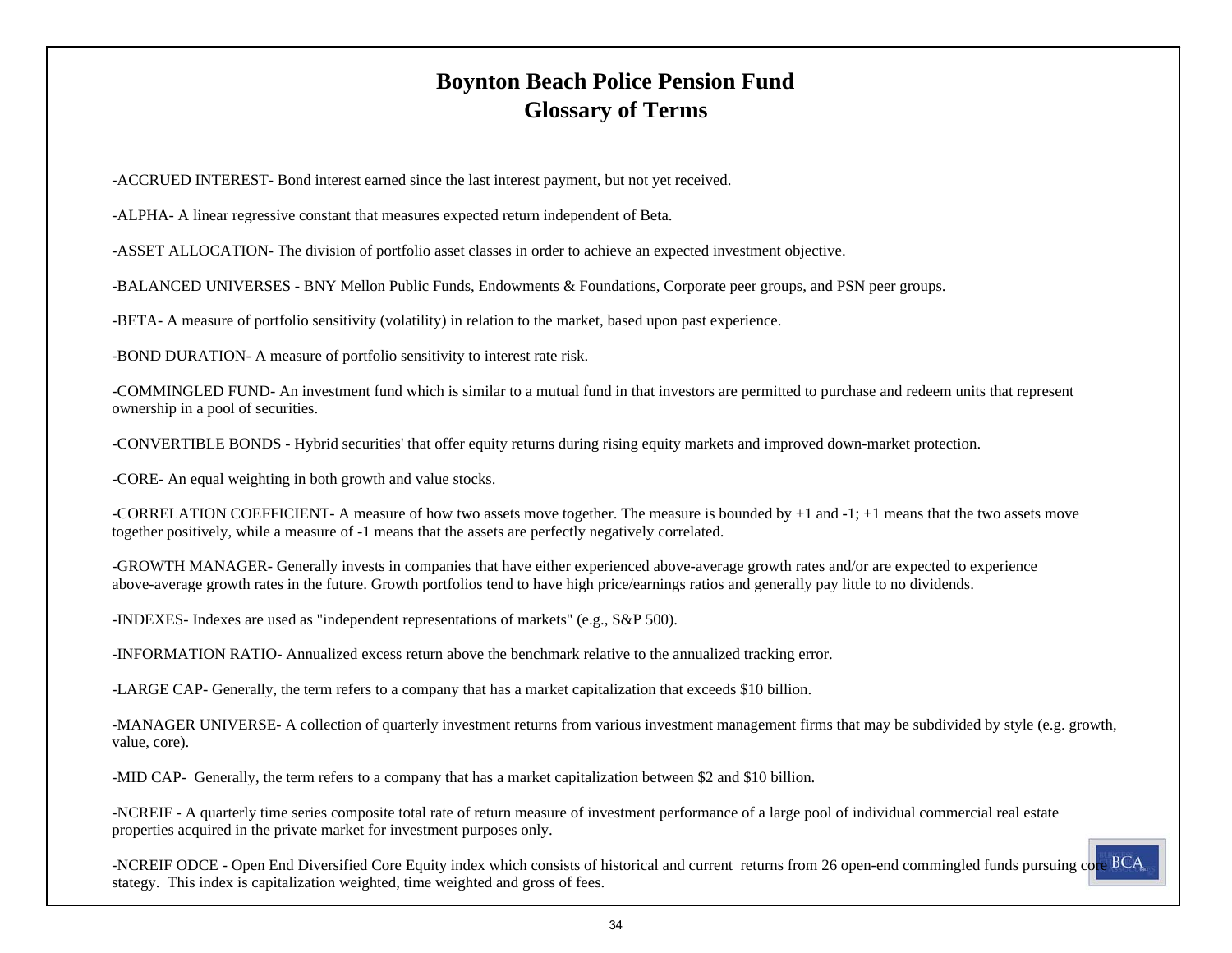# **Boynton Beach Police Pension Fund Glossary of Terms**

-NET- Investment return accounts only for manager fees.

-PROTECTING FLORIDA INVESTMENT ACT (PFIA) - SBA publishes a list of prohibited investments (scruntinized companies).

-RATE OF RETURN- The percentage change in the value of an investment in a portfolio over a specified time period, excluding contributions.

-RISK MEASURES- Measures of the investment risk level, including beta, credit, duration, standard deviation, and others that are based on current and historical data.

-R-SQUARED- Measures how closely portfolio returns and those of the market are correlated, or how much variation in the portfolio returns may be explained by the market. An R2 of 40 means that 40% of the variation in a fund's price changes could be attributed to changes in the market index over the time period.

-SHARPE RATIO- The ratio of the rate of return earned above the risk-free rate to the standard deviation of the portfolio. It measures the number of units of return per unit of risk.

-SMALL CAP- Generally refers to a company with a market capitilation \$300 million to \$2 billion.

-STANDARD DEVIATION- Measure of the variability (dispersion) of historical returns around the mean. It measures how much exposure to volatility was experienced by the implementation of an investment strategy.

-SYSTEMATIC RISK- Measured by beta, it is the risk that cannot be diversified away (market risk).

- TIME WEIGHTED (TW) RETURN - A measure of the investments versus the investor. When there are no flows the TW & DOLLAR weighted (DW) returns are the same and vice versa.

-TRACKING ERROR- A measure of how closely a manager's performance tracks an index; it is the annualized standard deviation of the differences between the quarterly returns for the manager and the benchmark.

-TREYNOR RATIO- A measure of reward per unit of risk. (excess return divided by beta)

-UP AND DOWN-MARKET CAPTURE RATIO- Ratio that illustrates how a manager performed relative to the market during rising and declining market periods.

-VALUE MANAGER- Generally invests in companies that have low price-to-earnings and price-to-book ratios and/or above-average dividend yields.